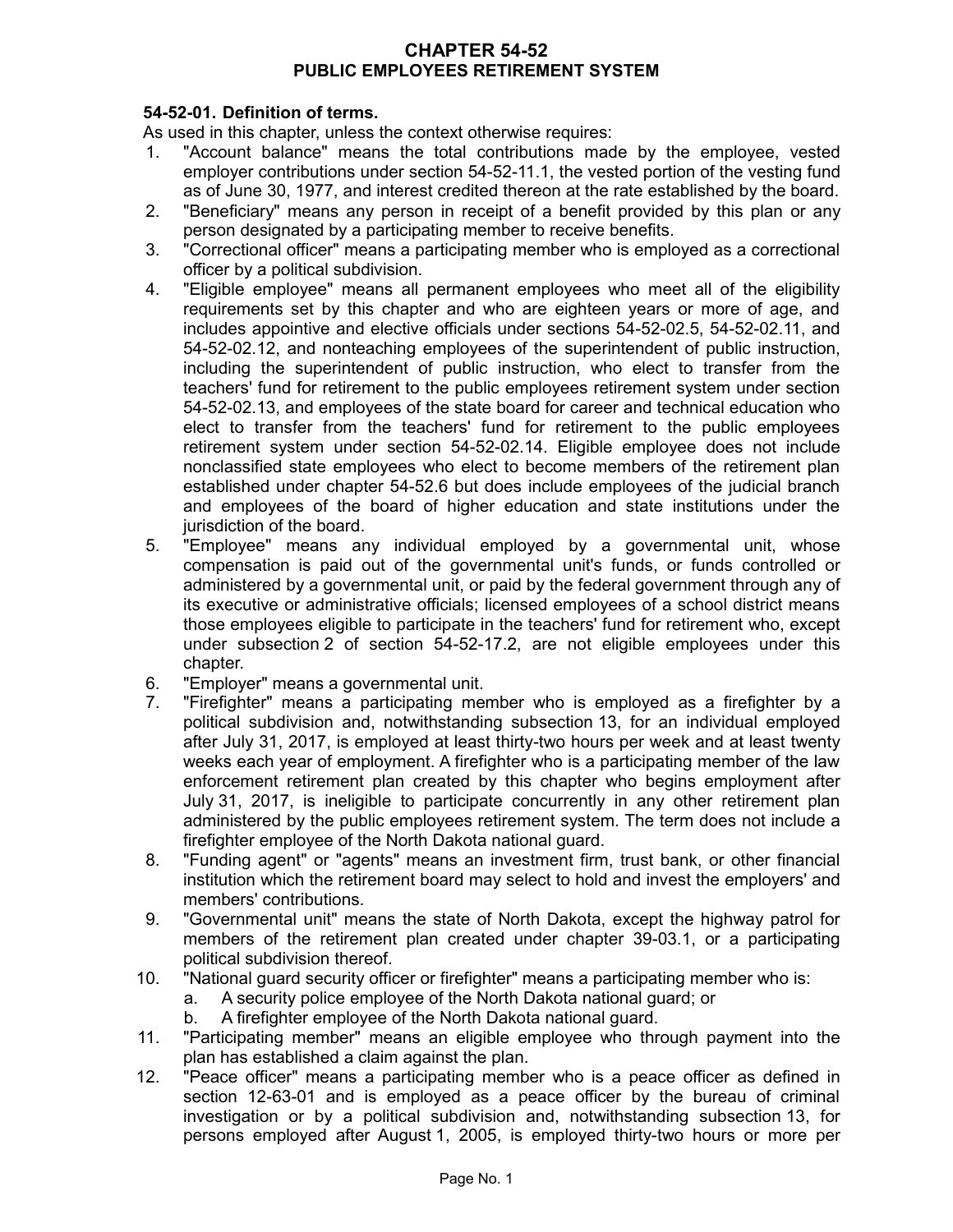week and at least twenty weeks each year of employment. A peace officer who is a participating member of the law enforcement retirement plan created by this chapter who begins employment after August 1, 2005, is ineligible to participate concurrently in any other retirement plan administered by the public employees retirement system.

- 13. "Permanent employee" means a governmental unit employee whose services are not limited in duration and who is filling an approved and regularly funded position in an eligible governmental unit, and is employed twenty hours or more per week and at least twenty weeks each year of employment.
- 14. "Prior service" means service or employment before July 1, 1966.
- 15. "Prior service credit" means such credit toward a retirement benefit as the retirement board may determine under the provisions of this chapter.
- 16. "Public employees retirement system" means the retirement plan and program established by this chapter.
- 17. "Retirement" means the acceptance of a retirement allowance under this chapter upon either termination of employment or termination of participation in the retirement plan.
- 18. "Retirement board" or "board" means the governing authority created under section 54-52-03.
- 19. "Seasonal employee" means a participating member who does not work twelve months a year.
- 20. "Service" means employment on or after July 1, 1966.
- 21. "Service benefit" means the credit toward retirement benefits as determined by the retirement board under the provisions of this chapter.
- 22. "Temporary employee" means a governmental unit employee who is not eligible to participate as a permanent employee, who is at least eighteen years old and not actively contributing to another employer-sponsored pension fund, and, if employed by a school district, occupies a noncertified teacher's position.
- 23. "Wages" and "salaries" means the member's earnings in eligible employment under this chapter reported as salary on the member's federal income tax withholding statements plus any salary reduction or salary deferral amounts under 26 U.S.C. 125, 401(k), 403(b), 414(h), or 457. "Salary" does not include fringe benefits such as payments for unused sick leave, personal leave, vacation leave paid in a lump sum, overtime, housing allowances, transportation expenses, early retirement incentive pay, severance pay, medical insurance, workforce safety and insurance benefits, disability insurance premiums or benefits, or salary received by a member in lieu of previously employer-provided fringe benefits under an agreement between the member and participating employer. Bonuses may be considered as salary under this section if reported and annualized pursuant to rules adopted by the board.

## **54-52-02. Formulation of plan - Exclusion of employees covered by plans in existence.**

All departments, boards, institutions, commissions, or agencies of the state of North Dakota, the Garrison Diversion Conservancy District, district health units, the supreme court, and the district courts, hereinafter referred to as agency, shall participate in a retirement system which will provide for the payment of benefits to state and political subdivision employees or to their beneficiaries thereby enabling the employees to care for themselves and their dependents and which by its provisions will improve state and political subdivision employment, reduce excessive personnel turnover, and offer career employment to high-grade men and women. However, a city health department providing health services in a city-county health district formed under chapter 23-35 is not required to participate in the public employees retirement system but may participate in the public employees retirement system under section 54-52-02.1. Employees presently covered by a pension plan or retirement plan to which the state is contributing, except social security, are not eligible for duplicate coverage except as provided under sections 39-03.1-14.1 and 54-52-17.2.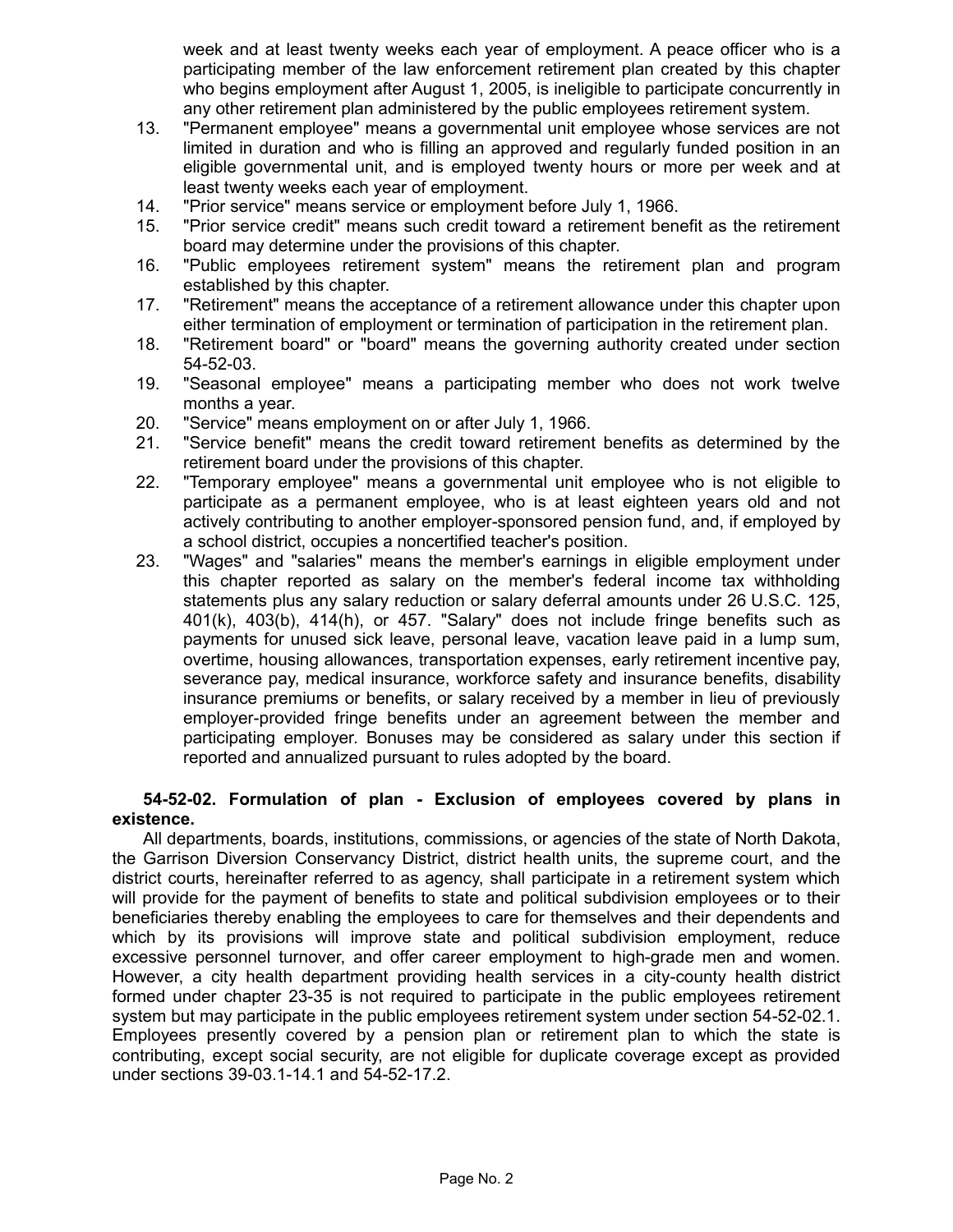### **54-52-02.1. Political subdivisions authorized to join public employees retirement system.**

- 1. A political subdivision may, on behalf of its permanent employees, on behalf of its peace officers, firefighters, and correctional officers separately from its other employees, and permanent noncertified employees only in the case of school districts, enter agreements with the retirement board for the purpose of extending the benefits of the public employees retirement system, as provided in this chapter, to those employees. The agreement may, in accordance with this chapter, contain provisions relating to benefits, contributions, effective date, modification, administration, and other appropriate provisions as the retirement board and the political subdivision agree upon, but the agreement must provide:
	- a. The political subdivision will contribute on behalf of each eligible employee an amount equal to that provided in section 54-52-06 or 54-52-06.3 for peace officers, firefighters, and correctional officers participating separately from other political subdivision employees.
	- b. A portion of the moneys paid by the political subdivision may be used to pay administrative expenses of the retirement board.
- 2. Notwithstanding any other provision of law, a political subdivision having an existing police or firefighter pension plan may merge that plan into the public employees retirement system under rules adopted by and in a manner determined by the board.
- 3. Notwithstanding any other provision of this chapter, a political subdivision of this state not currently participating in the public employees retirement system may not become a participant in the retirement system until an actuarial study is performed under the direction of the board to calculate the required employer contribution for any past service liability and the required employer contribution must be an amount determined sufficient to amortize and fund any past service liability over a period not to exceed thirty years as determined by the board. Any fees incurred in performing the actuarial study must be paid for by the political subdivision in a manner determined by the board.

### **54-52-02.2. Employee referendum - Authorization and supervision.**

On their own motion or upon petition by twenty percent of the permanent political subdivision employees or the permanent noncertified employees of any school district, the political subdivision shall authorize and supervise a referendum of the permanent employees employed by that political subdivision on the question whether the employees elect to participate in the retirement system. If the majority of the employees vote in favor of participation in the retirement system, the political subdivision, notwithstanding anything to the contrary in chapter 40-46, may in its discretion enter into the agreement provided for in section 54-52-02.1. Notwithstanding provisions to the contrary in chapters 18-05, 18-11, and 40-45, the police department of any city, the fire department of any city, or both, may hold referendums among their employees on the question of whether their department should join the remaining city employees in participation in the retirement system established by this chapter. If a majority of the city police or city firefighters, or both, vote in favor of such participation, the governing body of the city must include the police and firefighters within any agreement entered into pursuant to section 54-52-02.1 and must arrange for discontinuance of any existing police or firefighters' pension fund as provided by law.

### **54-52-02.3. Newly elected supreme and district court judges.**

After July 1, 1973, any person elected or appointed to the office of judge of the supreme court or judge of the district court for the first time must, from and after the date that person qualifies and takes office, be a participating member of the public employees retirement system. Any person so elected or appointed is not eligible for membership in or for receipt of benefits from the retirement program provided by chapter 27-17. As used in this section, the phrase "for the first time" means a person elected or appointed, who, after July 1, 1973, does not hold office as a judge of the supreme court or the district court at the time of the person's election or appointment.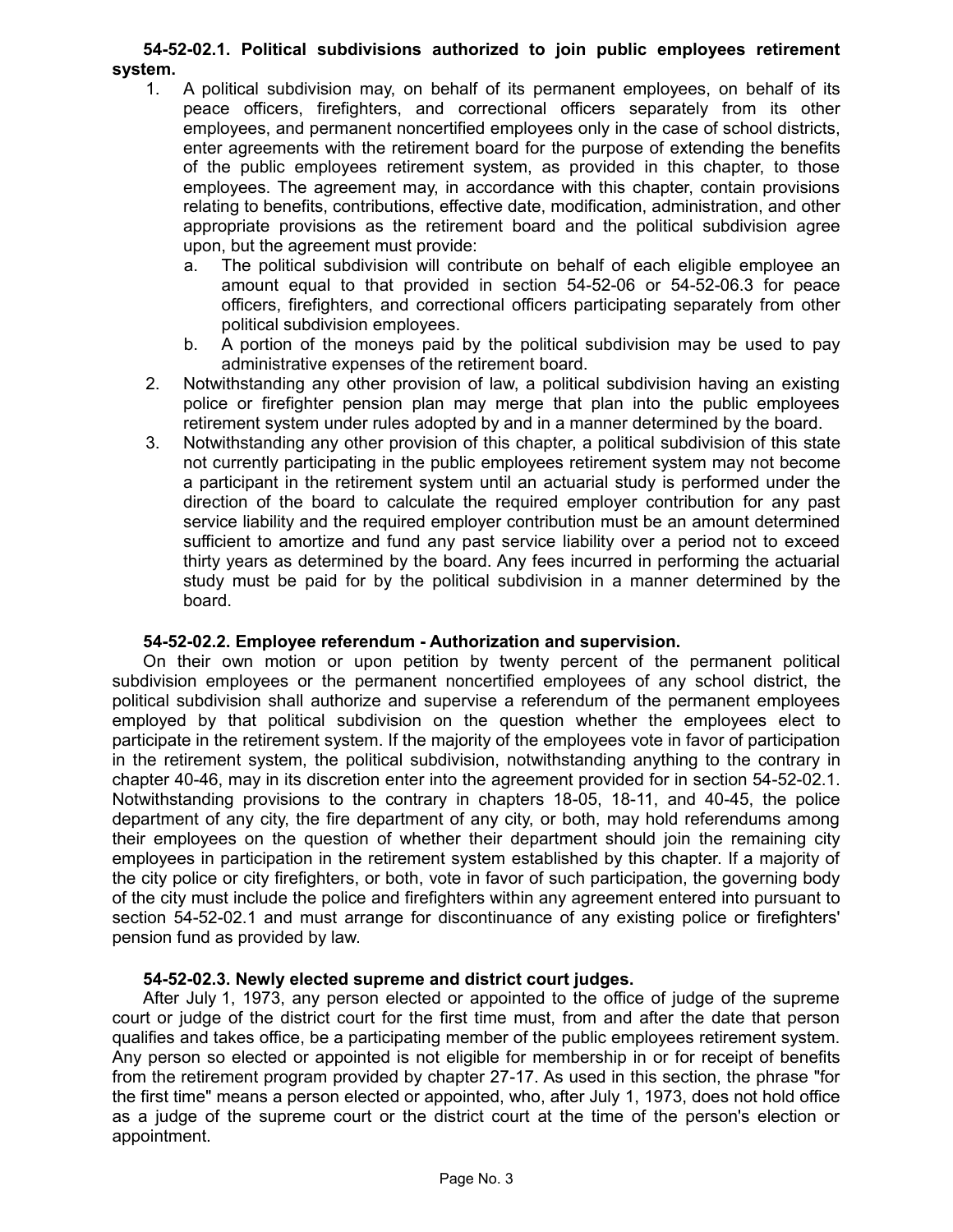# **54-52-02.4. Participation by certain employees - Requirements.**

Repealed by S.L. 1987, ch. 651, § 1.

## **54-52-02.5. Newly elected and appointed state officials.**

After December 31, 1999, a person elected or appointed to a state office for the first time must, from and after the date that person qualifies and takes office, be a participating member of the public employees retirement system unless that person makes an election at any time during the first six months after the date the person takes office to participate in the retirement plan established under chapter 54-52.6. As used in this section, the phrase "for the first time" means a person appointed, who, after December 31, 1999, does not hold office as an appointed official at the time of that person's appointment.

## **54-52-02.6. Repurchase of past service upon re-employment.**

An individual who terminates participation in the plan may elect to receive a refund of the member's account balance under subsection 7 of section 54-52-17 and thus forfeit all rights under the retirement plan. An individual upon re-employment may elect to repurchase the forfeited past service for retirement and the retiree health benefits program in accordance with rules established by the board.

## **54-52-02.7. Purchase of service by former employees of mental health and retardation centers.**

Repealed by S.L. 1987, ch. 651, § 1.

# **54-52-02.8. Purchase of service.**

Repealed by S.L. 1987, ch. 651, § 1.

## **54-52-02.9. Participation by temporary employees.**

- 1. Within one hundred eighty days of beginning employment, a temporary employee may elect to participate in the public employees retirement system and receive credit for service after enrollment. Monthly, the temporary employee shall pay to the fund an amount equal to eight and twelve hundredths percent times the temporary employee's present monthly salary. The amount required to be paid by a temporary employee increases by two percent times the temporary employee's present monthly salary beginning with the monthly reporting period of January 2012, and with an additional two percent increase, beginning with the reporting period of January 2013, and with an additional increase of two percent, beginning with the monthly reporting period of January 2014.
- 2. If the temporary employee first enrolled:
	- Before January 1, 2020, in addition the temporary employee shall pay the required monthly contribution to the retiree health benefit fund established under section 54-52.1-03.2. This contribution must be recorded as a member contribution pursuant to section 54-52.1-03.2.
	- b. After December 31, 2019, the temporary employee shall pay to the fund an additional amount equal to one and fourteen hundredths percent times the temporary employee's present monthly salary.
- 3. An employer may not pay the temporary employee's contributions. A temporary employee may continue to participate as a temporary employee in the public employees retirement system until termination of employment or reclassification of the temporary employee as a permanent employee. A temporary employee may not purchase any additional credit, including additional credit under section 54-52-17.4 or past service under section 54-52-02.6.

### **54-52-02.10. Members of the legislative assembly.**

Deleted by R.M. December 5, 1989.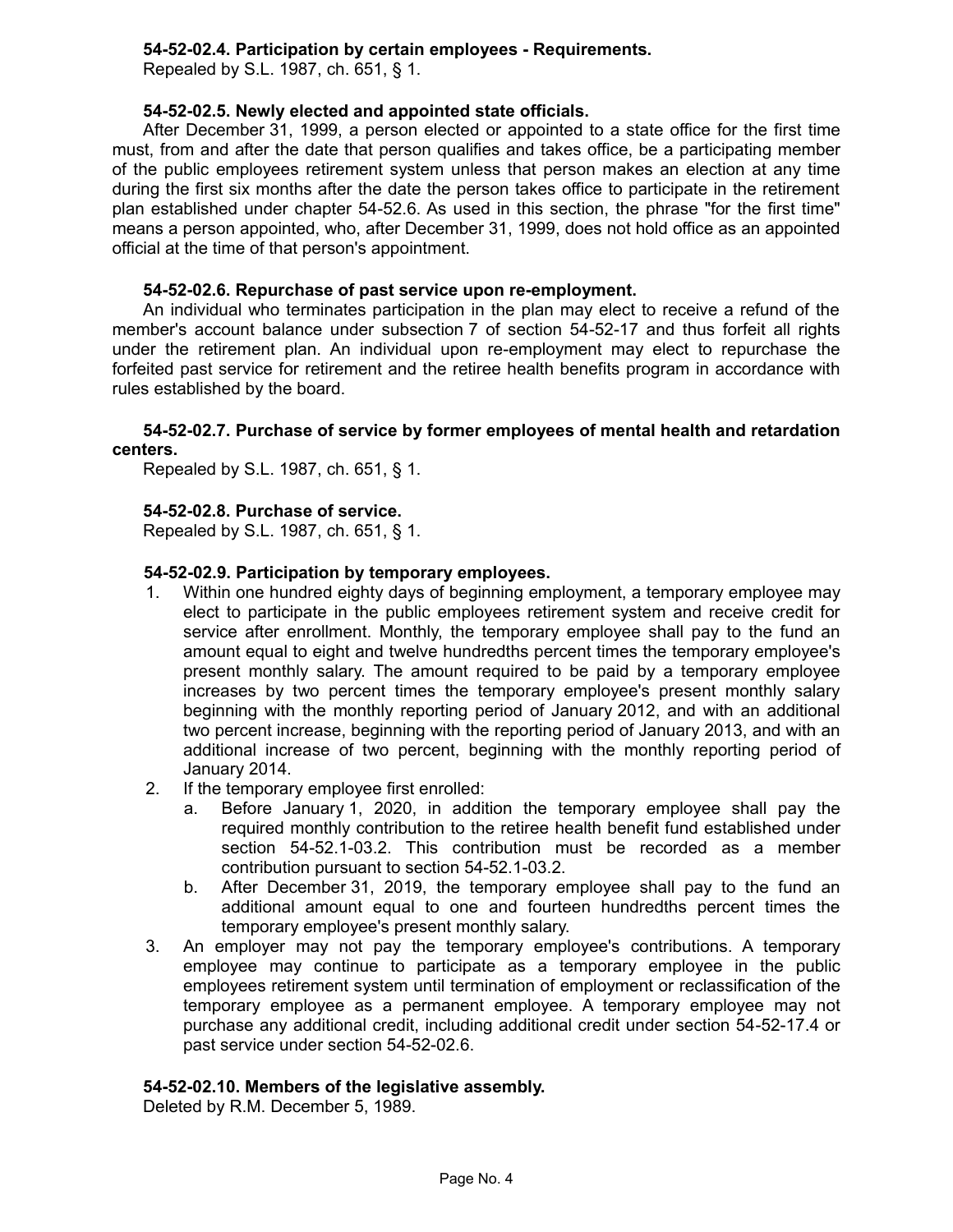## **54-52-02.11. Participation requirements for nonstate elected officials.**

Elected officials of participating counties, at their individual option, may enroll in the defined benefit plan within the first six months of their term.

## **54-52-02.12. Participation requirements for nonstate appointed officials.**

Nonstate appointed officials of participating employers appointed on or after August 1, 1999, who meet the participation requirements of this chapter must be enrolled in the defined benefit plan effective within the first month of taking office.

### **54-52-02.13. Participation by nonteaching employees of the office of the superintendent of public instruction.**

Notwithstanding any other provision of law, between July 1, 2003, and five p.m. on August 29, 2003, a nonteaching employee of the superintendent of public instruction, including the superintendent of public instruction, who is otherwise eligible to participate in the public employees retirement system may file an election with the staff of the retirement and investment office to transfer from the teachers' fund for retirement to the public employees retirement system. The teachers' fund for retirement shall certify the employees who are eligible to transfer. An election to transfer is irrevocable for as long as the employee remains employed with the superintendent of public instruction. The teachers' fund for retirement shall certify a transferring employee's salary, service credit, contribution history, account balance, and any other necessary information to the public employees retirement system. The amount to be transferred is the greater of the actuarial present value of the employee's accrued benefit as of July 1, 2003, plus interest at the rate of seven and one-half percent from July 1, 2003, until the date the amount is transferred to the public employees retirement system or the employee's account balance as of the date of transfer. The public employees retirement system shall credit the transferring employee with the service credit specified by the teachers' fund for retirement and shall convert the annual salary history from the teachers' fund for retirement to a monthly salary for the period. An employee becomes a member of the public employees retirement system as of the date the funds are transferred. To be eligible to transfer, an employee must be employed by the office of the superintendent of public instruction at the date of the transfer. The superintendent of public instruction shall begin making retirement contributions, and the public employees retirement system shall begin receiving those retirement contributions, on behalf of employees who have elected to transfer to the public employees retirement system to that system the first of the month following the date of transfer.

### **54-52-02.14. Participation by employees of the state board for career and technical education.**

Notwithstanding any other provision of law, between July 1, 2007, and five p.m. on August 31, 2007, an employee of the state board for career and technical education who is otherwise eligible to participate in the public employees retirement system may file an election with the staff of the retirement and investment office to transfer from the teachers' fund for retirement to the public employees retirement system. The teachers' fund for retirement shall certify the employees who are eligible to transfer. An election to transfer is irrevocable for as long as the employee remains employed with the state board for career and technical education. The teachers' fund for retirement shall certify a transferring employee's salary, service credit, contribution history, account balance, and any other necessary information to the public employees retirement system. The amount to be transferred is the greater of the actuarial present value of the employee's accrued benefit as of July 1, 2007, plus interest at the rate of seven and one-half percent from July 1, 2007, until the date the amount is transferred to the public employees retirement system or the employee's account balance on the date of transfer. The public employees retirement system shall credit the transferring employee with the service credit specified by the teachers' fund for retirement and shall convert the annual salary history from the teachers' fund for retirement to a monthly salary for the period. An employee becomes a member of the public employees retirement system as of the date the funds are transferred. To be eligible to transfer, an employee must be employed by the state board for career and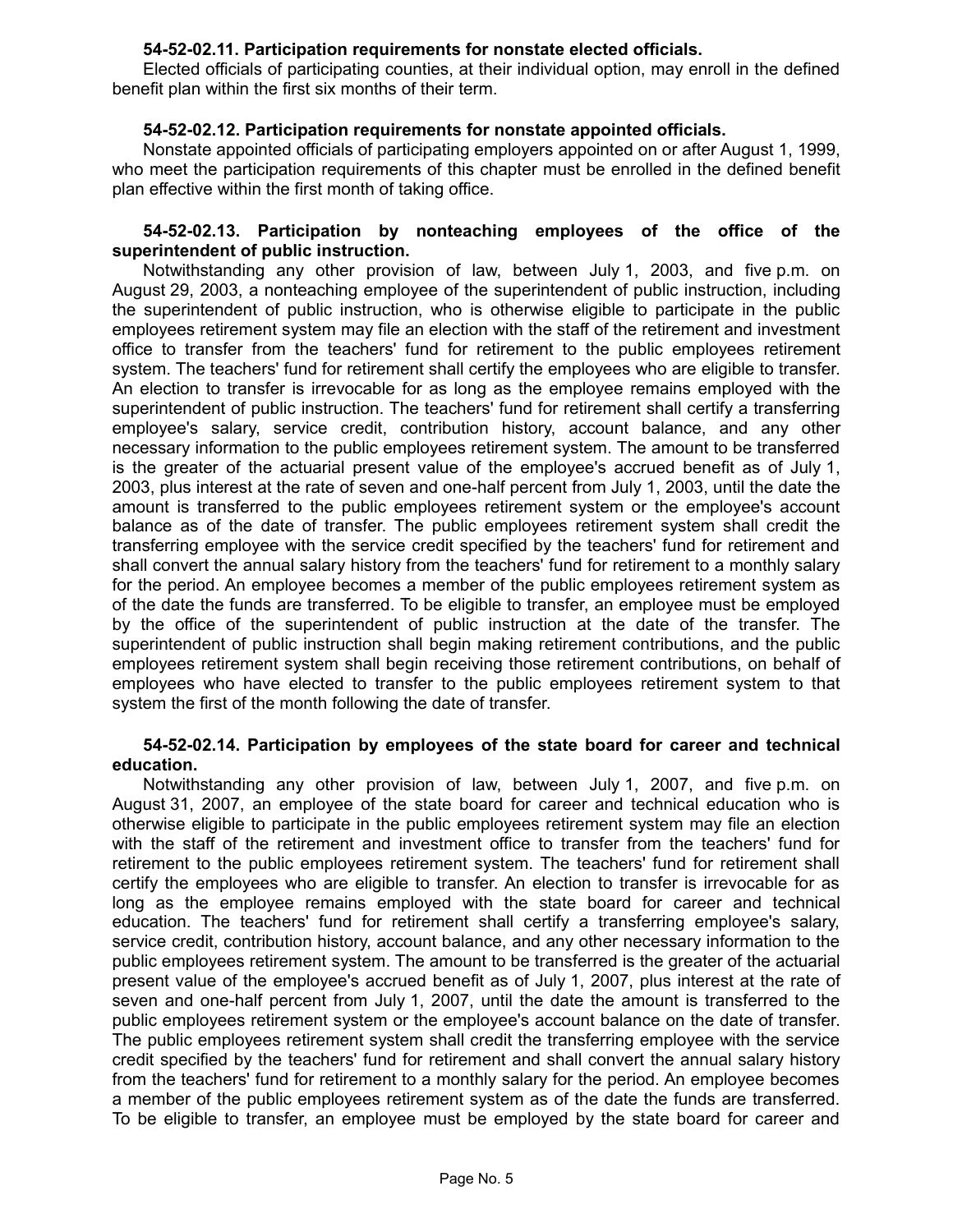technical education on the date of the transfer. The state board for career and technical education shall begin making retirement contributions, and the public employees retirement system shall begin receiving those retirement contributions, on behalf of employees who have elected to transfer to the public employees retirement system to that system the first of the month following the date of transfer.

# **54-52-03. Governing authority.**

A state agency is hereby created to constitute the governing authority of the system to consist of a board of nine individuals known as the retirement board. No more than one elected member of the board may be in the employ of a single department, institution, or agency of the state or in the employ of a political subdivision. An employee of the public employees retirement system or the state retirement and investment office may not serve on the board.

- 1. Two members of the legislative assembly must be appointed by the chairman of the legislative management to serve on the board.
	- a. If the same political party has the greatest number of members in both the house and senate, one member must be from that majority party and one member from the political party with the next greatest number of members in the house and senate.
	- b. If the same political party does not have the greatest number of members in both the house and senate, one member must be from the majority party in the house and one member must be from the majority party in the senate.
- 2. One member of the board must be appointed by the governor to serve a term of five years. The appointee must be a North Dakota citizen who is not a state or political subdivision employee and who by experience is familiar with money management. The citizen member is chairman of the board.
- 3. One member of the board must be appointed by the attorney general from the attorney general's legal staff and shall serve a term of five years.
- 4. The state health officer appointed under section 23-01-05 or the state health officer's designee is a member of the board.
- 5. Three board members must be elected by and from among the active participating members, members of the retirement plan established under chapter 54-52.6, members of the retirement plan established under chapter 39-03.1, and members of the job service North Dakota retirement plan. Employees who have terminated their employment for whatever reason are not eligible to serve as elected members of the board under this subsection. Board members must be elected to a five-year term pursuant to an election called by the board. Notice of board elections must be given to all active participating members. The time spent in performing duties as a board member may not be charged against any employee's accumulated annual or any other type of leave.
- 6. One board member must be elected by and from among those individuals who are receiving retirement benefits under this chapter. The board shall call the election and must give prior notice of the election to the individuals eligible to participate in the election pursuant to this subsection. The board member shall serve a term of five years.
- 7. The members of the board are entitled to receive one hundred forty-eight dollars per day compensation and necessary mileage and travel expenses as provided in sections 44-08-04 and 54-06-09. This is in addition to any other pay or allowance due the chairman or a member, plus an allowance for expenses they may incur through service on the board.
- 8. A board member shall serve a five-year term and until the board member's successor qualifies. Each board member is entitled to one vote, and five of the nine board members constitute a quorum. Five votes are necessary for resolution or action by the board at any meeting.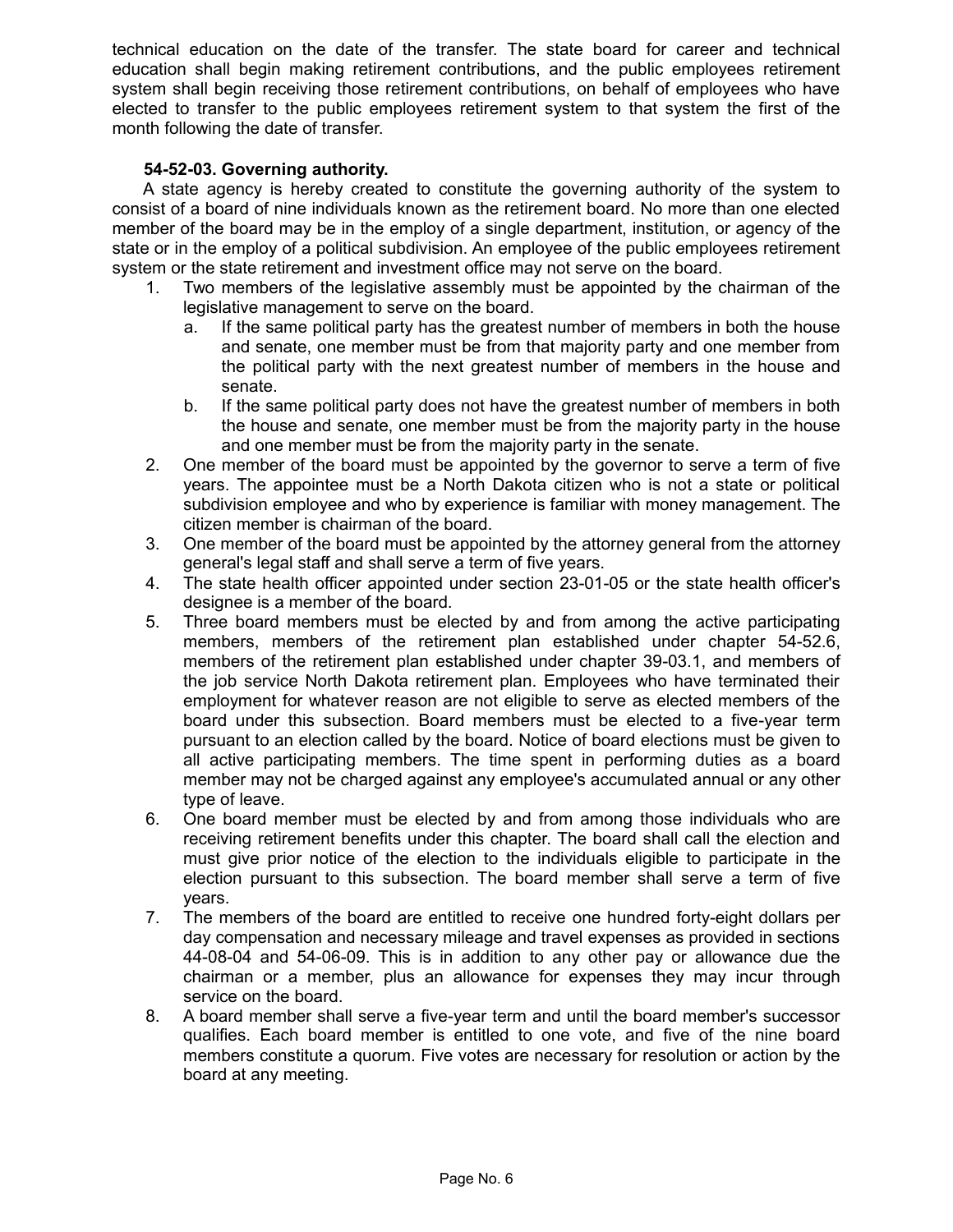# **54-52-04. Board authority.**

- 1. The board shall adopt rules necessary to implement this chapter, and to manage the system, subject to the limitations of this chapter. The board has the powers and privileges of a corporation, including the right to sue and be sued in its own name as the board. The venue of all actions in which the board is a party must be Burleigh County, North Dakota.
- 2. The board shall appoint an executive director to serve at its discretion. The executive director shall perform such duties as assigned by the board.
- 3. The board shall authorize the creation of whatever staff it deems necessary for sound and economical administration of the system. The executive director shall hire the staff, subject to the approval of the board.
- 4. The board shall arrange for actuarial and medical advisers for the system. The board shall cause a qualified, competent actuary to be retained on a consulting basis. The actuary shall make an annual valuation of the liabilities and reserves of the system and a determination of the contributions required by the system to discharge its liabilities and pay the administrative costs under this chapter, and to recommend to the board rates of employer and employee contributions required, based upon the entry age normal cost method, to maintain the system on an actuarial reserve basis; once every five years make a general investigation of the actuarial experience under the system including mortality, retirement, employment turnover, and other items required by the board, and recommend actuarial tables for use in valuations and in calculating actuarial equivalent values based on such investigation; and perform other duties as may be assigned by the board.
- 5. The state shall provide the board with the retirement systems office or offices to be used for the meetings of the board and for the general purposes of the administrative personnel.
- 6. The funds necessary for paying prior service and service benefits, consultant fees, and making withdrawal payments and refunds are hereby appropriated from the retirement fund for those purposes. The amount necessary to pay the consulting fees and insurance benefits related to the uniform group insurance program is hereby appropriated from the insurance premiums received by the board.
- 7. The board shall administer chapters 39-03.1, 54-52.1, and 54-52.2, and may administer other optional employee benefit programs, including a flexible benefits plan, an optional employee short-term disability plan, a long-term care plan, or other optional employee benefit programs as the board deems appropriate. The board shall also administer the retirement plan established in 1961 and frozen to new entrants in 1980 for employees of job service North Dakota under chapter 52-11.
- 8. The board shall annually report the investment performance of the fund and distribute a copy to each participant.
- 9. The board may distribute the employer contribution and applicable interest for any employee of any development foundation associated with a public institution of higher education in this state who may previously have been included in the public employees retirement system while employed by such foundation. Such employee is entitled to have that employee's contribution and the contribution of the development foundation, with interest.
- 10. The board may audit any books, papers, accounts, bills, vouchers, and other documents or property of any and all departments, boards, commissions, political subdivisions, financial institutions, contractors, health care organizations, and consultants relating to their participation in services provided to programs administered by the board.
- 11. The board shall fund the administrative expenses of chapter 54-52.2 from funds collected under chapters 54-52, 54-52.1, and 54-52.3 and from fines and fees collected from deferred compensation services providers, including any fees paid for by participant funds, subject to appropriation by the legislative assembly.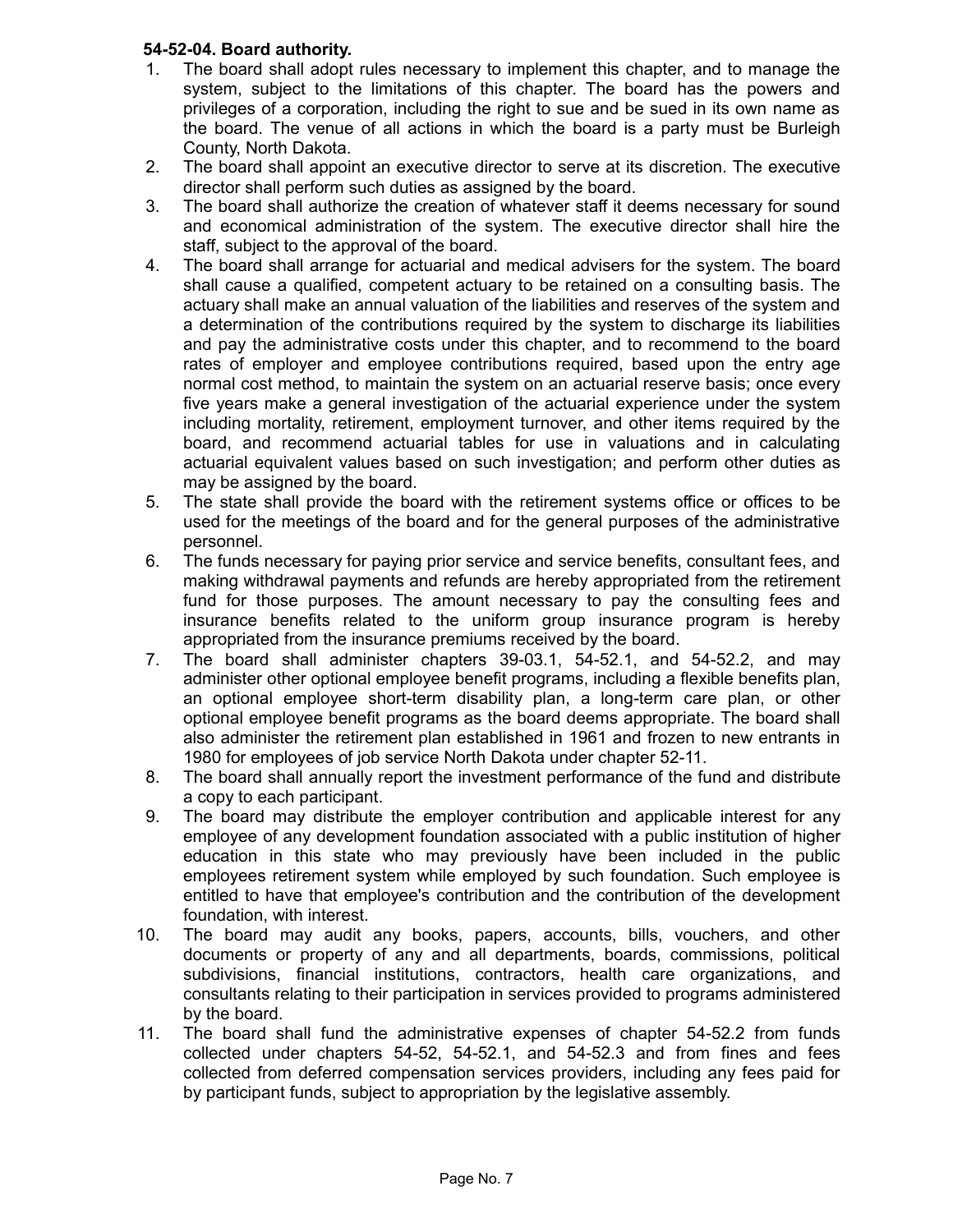- 12. Except as provided by section 54-52-17.7, the board may adjust service and make any correction of member, retiree, or beneficiary records and benefits after an error or inequity has been determined.
- 13. The board may use any amount credited to the separate uniform group insurance program fund created by section 54-52.1-06 in excess of the costs of administration of the uniform group insurance program to reduce the amount of premium amounts paid monthly by enrolled members of the uniform group insurance program, to reduce any increase in premium amounts paid monthly by enrolled members, or to provide increased insurance coverage to the members, as the board may determine.
- 14. The board may create and implement an Internal Revenue Code section 115 trust health care savings plan for all supreme and district court judges participating in the public employees retirement system if seventy-five percent of the total active participating supreme and district court judges vote to approve the program. If approved, the contribution level specified in the vote applies to all current and future participating supreme and district court judges and must be paid pursuant to the plan document developed by the board. The contribution level may only be changed by a vote of seventy-five percent of the total active participating supreme and district court judges at that time.
- 15. The board shall establish policies and implement procedures to make and collect payments in the most cost-effective manner, including the use of electronic transfer of funds.

# **54-52-05. Membership and assessments - Employer payment of employee contributions.**

- 1. Every eligible participating political subdivision employee, at the time the political subdivision joins the plan must so state in writing if the employee concurs in the plan and all future eligible employees of the participating political subdivision are participating members in the plan and must be enrolled in the plan within the first month of employment. Except as otherwise provided by law, every other eligible governmental unit employee of a participating governmental unit is a participating member in the plan and must be enrolled in the plan within the first month of employment. An employee who was not enrolled in the retirement system when eligible to participate must be enrolled immediately upon notice of the employee's eligibility, unless the employee waives in writing the employee's right to participate for the previous time of eligibility, to avoid contributing to the fund for past service. An employee who is eligible for normal retirement who accepts a retirement benefit under this chapter and who subsequently becomes employed with a participating employer other than the employer with which the employee was employed at the time the employee retired under this chapter may, before being re-enrolled in the retirement plan within the first month of employment, elect to permanently waive future participation in the retirement plan and the retiree health program and maintain that employee's retirement status. An employee making this election is not required to make any future employee contributions to the public employees retirement system nor is the employee's employer required to make any further contributions on behalf of that employee.
- 2. Each member must be assessed and required to pay monthly four percent of the monthly salary or wage paid to the member, and such assessment must be deducted and retained out of such salary in equal monthly installments commencing with the first month of employment. Member contributions increase by one percent of the monthly salary or wage paid to the member beginning with the monthly reporting period of January 2012, and with an additional increase of one percent, beginning with the monthly reporting period of January 2013, and with an additional increase of one percent, beginning with the monthly reporting period of January 2014.
- 3. Each employer, at its option, may pay all or a portion of the employee contributions required by subsection 2 and sections 54-52-06.1, 54-52-06.2, 54-52-06.3, and 54-52-06.4 or the employee contributions required to purchase service credit on a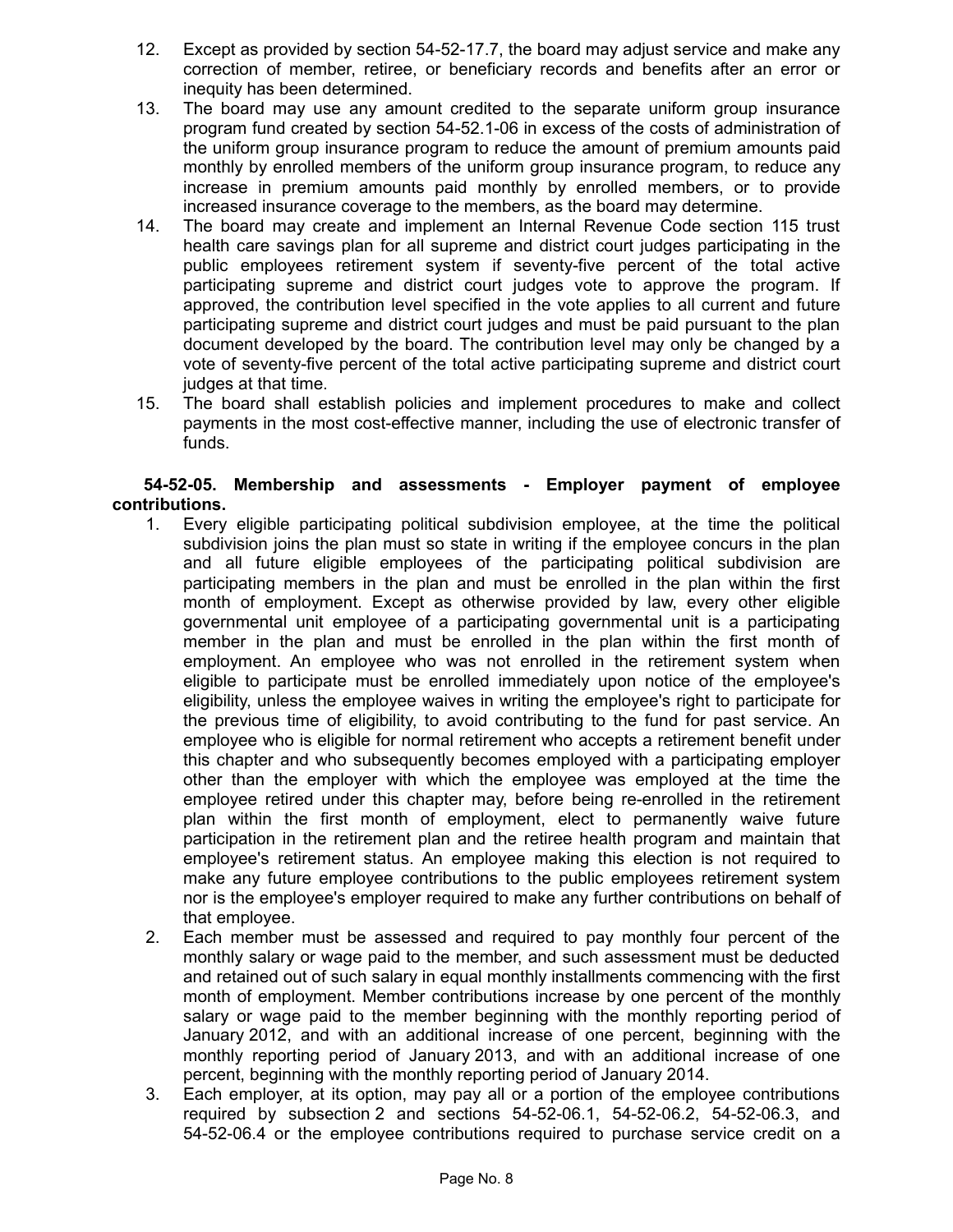pretax basis pursuant to subsection 5 of section 54-52-17.4. Employees may not receive the contributed amounts directly once the employer has elected to pay the employee contributions. The amount paid must be paid by the employer in lieu of contributions by the employee. If the state determines not to pay the contributions, the amount that would have been paid must continue to be deducted from the employee's compensation. If contributions are paid by the employer, they must be treated as employer contributions in determining tax treatment under this code and the federal Internal Revenue Code. If contributions are paid by the employer, they may not be included as gross income of the employee in determining tax treatment under this code and the Internal Revenue Code until they are distributed or made available. The employer shall pay these employee contributions from the same source of funds used in paying compensation to the employee. The employer shall pay these contributions by effecting an equal cash reduction in the gross salary of the employee or by an offset against future salary increases or by a contribution of a reduction in gross salary and offset against future salary increases. If employee contributions are paid by the employer, they must be treated for the purposes of this chapter in the same manner and to the same extent as employee contributions made prior to the date on which employee contributions were assumed by the employer. An employer exercising its option under this subsection shall report its choice to the board in writing.

4. For compensation earned after August 1, 2009, all employee contributions required under section 54-52-06.1 and the job service North Dakota retirement plan, and not otherwise paid under subsection 3, must be paid by the employer in lieu of contributions by the member. All contributions paid by the employer under this subsection must be treated as employer contributions in determining tax treatment under this code and the Internal Revenue Code. Contributions paid by the employer under this subsection may not be included as gross income of the member in determining tax treatment under this code and the Internal Revenue Code until the contributions are distributed or made available. Contributions paid by the employer in accordance with this subsection must be treated for the purposes of this chapter in the same manner and to the same extent as member contributions made before the date the contributions were assumed by the employer. The employer shall pay these member contributions from the same source of funds used in paying compensation to the employee. The employer shall pay these contributions by effecting an equal cash reduction in the gross salary of the employee. The employer shall continue making payments under this section unless otherwise specifically provided for under the agency's biennial appropriation or by amendment to law.

# **54-52-06. Employer's contribution to retirement plan - Report to the legislative assembly.**

- 1. Each governmental unit shall contribute an amount equal to four and twelve-hundredths percent of the monthly salary or wage of a participating member. Governmental unit contributions increase by one percent of the monthly salary or wage of a participating member beginning with the monthly reporting period of January 2012; with an additional increase of one percent, beginning with the reporting period of January 2013; and with an additional increase of one percent, beginning with the monthly reporting period of January 2014. For a participating member who first enrolls after December 31, 2019, the governmental unit shall contribute an additional amount equal to one and fourteen-hundredths percent of the monthly salary or wage of the participating member.
- 2. For those members who elect to exercise their rights under section 54-52-17.14, the employing governmental unit, or in the case of a member not presently under covered employment the most recent employing governmental unit, shall pay the associated employer contribution. If the employee's contribution is paid by the governmental unit under subsection 3 of section 54-52-05, the employer unit shall contribute, in addition, an amount equal to the required employee's contribution. Each governmental unit shall pay the contribution monthly, or in the case of an election made pursuant to section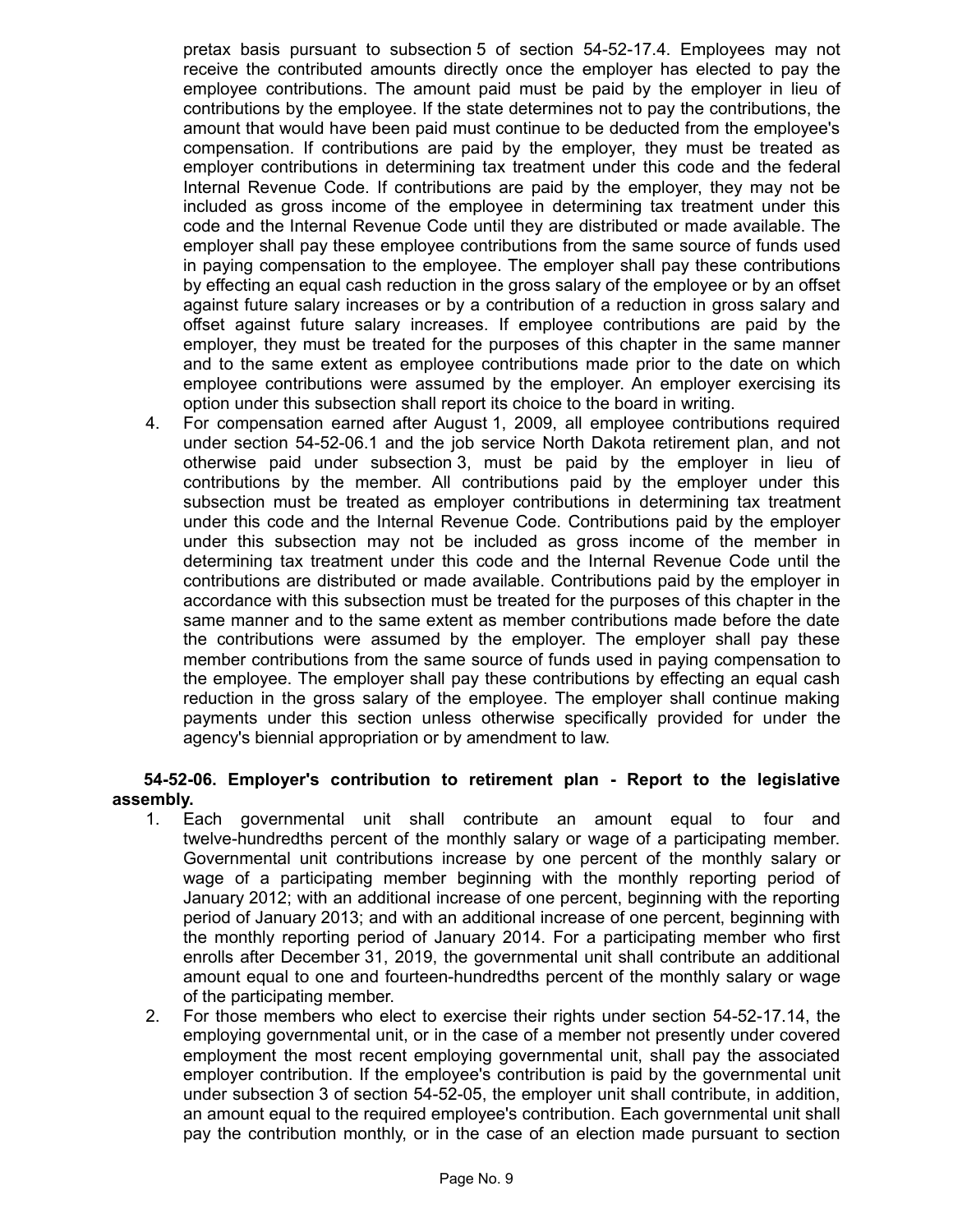54-52-17.14 a lump sum, into the retirement fund from the governmental unit's funds appropriated for payroll and salary or any other funds available for these purposes. Any governmental unit failing to pay the contributions monthly, or in the case of an election made pursuant to section 54-52-17.14 a lump sum, or failing to otherwise comply with the board's established wage reporting or payroll reporting process requirements, is subject to a civil penalty of fifty dollars and, as interest, one percent of the amount due for each month of delay or fraction of a month after the payment became due. In lieu of assessing a civil penalty or one percent per month, or both, interest at the actuarial rate of return may be assessed for each month the contributions are delinquent. If contributions are paid within ninety days of the date the contributions became due, penalty and interest to be paid on delinquent contributions may be waived.

- 3. An employer is required to submit contributions for any past eligible employee who was employed after July 1, 1977, for which contributions were not made if the employee would have been eligible to become vested had the employee participated and if the employee elects to join the public employees retirement system. Employer contributions may not be assessed for eligible service that an employee has waived pursuant to subsection 1 of section 54-52-05.
- 4. The board shall report to each session of the legislative assembly the contributions necessary, as determined by the actuarial study, to maintain the fund's actuarial soundness.

### **54-52-06.1. Contribution by supreme and district court judges - Employer contribution.**

Each judge of the supreme or district court who is a member of the public employees retirement system must be assessed and required to pay monthly five percent of the judge's monthly salary. Member contributions increase by one percent of the judge's monthly salary beginning with the monthly reporting period of January 2012, and with an additional increase of one percent, beginning with the reporting period of January 2013, and with an additional increase of one percent, beginning with the monthly reporting period of January 2014. The assessment must be deducted and retained out of the judge's salary in equal monthly installments. The state shall contribute an amount equal to fourteen and fifty-two one-hundredths percent of the monthly salary of a supreme or district court judge who is a participating member of the system, which matching contribution must be paid from its funds appropriated for salary, or from any other funds available for such purposes. State contributions increase by one percent of the monthly salary of a supreme or district court judge who is a participating member of the system beginning with the monthly reporting period of January 2012, and with an additional increase of one percent, beginning with the monthly reporting period of January 2013, and with an additional increase of one percent, beginning with the monthly reporting period of January 2014. If the judge's contribution is paid by the state under subsection 3 of section 54-52-05, the state shall contribute, in addition, an amount equal to the required judge's contribution.

### **54-52-06.2. Contribution by national guard security officers or firefighters - Employer contribution.**

Each national guard security officer or firefighter who is a member of the public employees retirement system is assessed and shall pay monthly four percent of the employee's monthly salary. Member contributions increase by one-half of one percent of the member's monthly salary beginning with the monthly reporting period of January 2014. Effective August 1, 2015, each national guard security officer or firefighter who is a participating member of the plan under this section becomes a participating member of the plan under section 54-52-06.4 and the board shall thereafter manage any account balance associated with those participating members under section 54-52-06.4. After July 31, 2015, a new eligible employee may not become a participating member of the plan under this section. The assessment must be deducted and retained out of the employee's salary in equal monthly installments. The national guard security officer's or firefighter's employer shall contribute an amount determined by the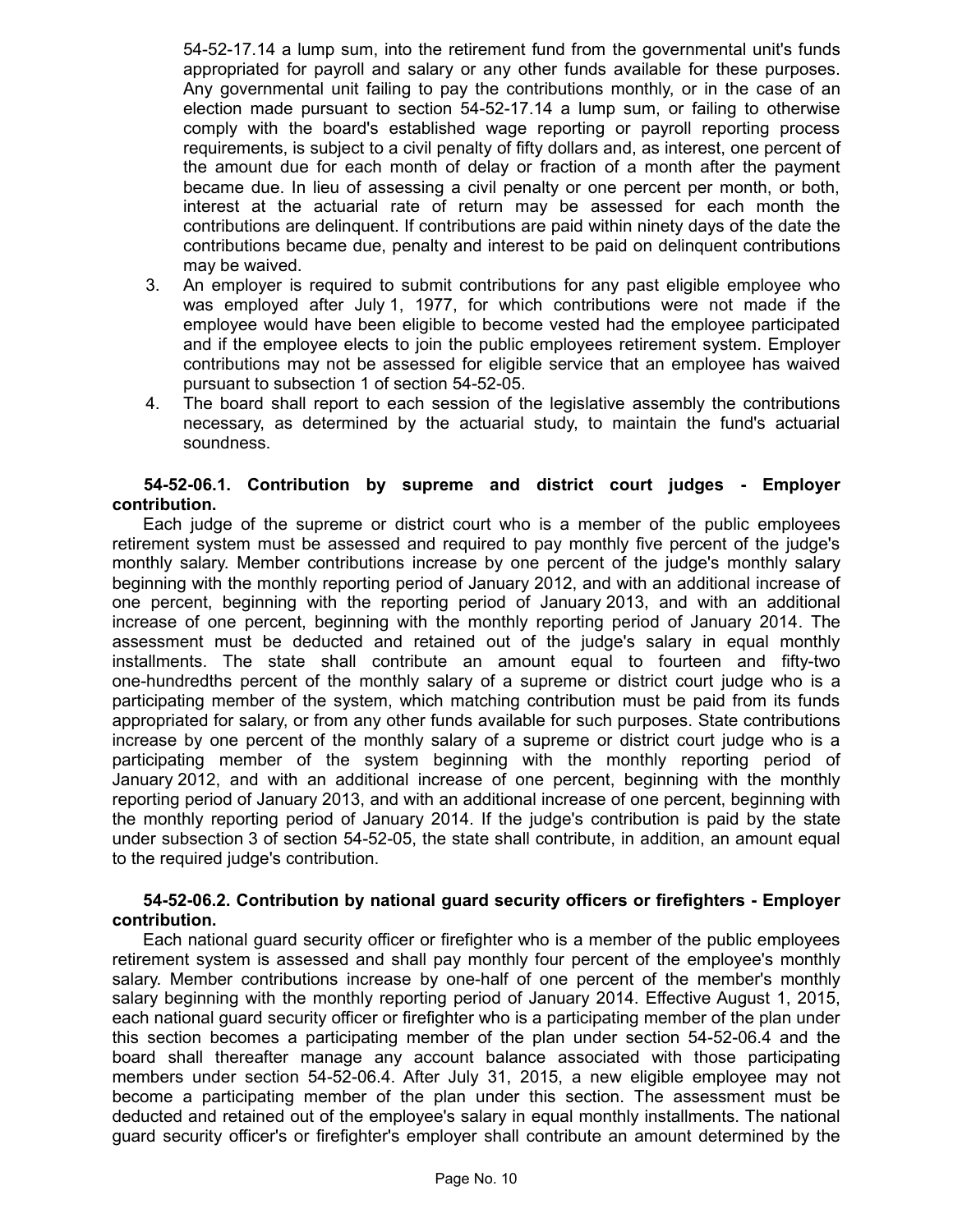board to be actuarially required to support the level of benefits specified in section 54-52-17. The employer's contribution must be paid from funds appropriated for salary or from any other funds available for such purposes. If the security officer's or firefighter's assessment is paid by the employer under subsection 3 of section 54-52-05, the employer shall contribute, in addition, an amount equal to the required national guard security officer's or firefighter's assessment.

#### **54-52-06.3. Contribution by peace officers, firefighters, and correctional officers employed by political subdivisions - Employer contribution.**

Each peace officer, firefighter, or correctional officer employed by a political subdivision that enters an agreement with the retirement board on behalf of its peace officers, firefighters, and correctional officers separately from its other employees and who is a member of the public employees retirement system is assessed and shall pay monthly four percent of the employee's monthly salary. Peace officer, firefighter, or correctional officer contributions increase by one-half of one percent of the member's monthly salary beginning with the monthly reporting period of January 2012, and with an additional increase of one-half of one percent, beginning with the monthly reporting period of January 2013, and with an additional increase of one-half of one percent, beginning with the monthly reporting period of January 2014. The assessment must be deducted and retained out of the employee's salary in equal monthly installments. The peace officer's, firefighter's, or correctional officer's employer shall contribute an amount determined by the board to be actuarially required to support the level of benefits specified in section 54-52-17. If the peace officer's, firefighter's, or correctional officer's assessment is paid by the employer under subsection 3 of section 54-52-05, the employer shall contribute, in addition, an amount equal to the required peace officer's, firefighter's, or correctional officer's assessment.

## **54-52-06.4. Contribution by peace officers employed by the bureau of criminal investigation or security officers employed by the national guard - Employer contribution.**

Each peace officer employed by the bureau of criminal investigation who is a member of the public employees retirement system is assessed and shall pay monthly four percent of the employee's monthly salary. Peace officer contributions increase by one percent of the member's monthly salary beginning with the monthly reporting period of January 2012, and with an additional increase of one percent, beginning with the reporting period of January 2013. Effective August 1, 2015, each national guard security officer who is a member of the public employee's retirement system is assessed and monthly shall pay six percent of the employee's monthly salary. National guard security officer contributions decrease by one-half of one percent of the member's monthly salary beginning with the monthly reporting period of January 2016. The assessment must be deducted and retained out of the employee's salary in equal monthly installments. The peace officer's or security officer's employer shall contribute an amount determined by the board to be actuarially required to support the level of benefits specified in section 54-52-17. The employer's contribution must be paid from funds appropriated for salary or from any other funds available for such purposes. If the peace officer's or security officer's assessment is paid by the employer under subsection 3 of section 54-52-05, the employer shall contribute, in addition, an amount equal to the required peace officer's or security officer's assessment.

### **54-52-06.5. Reduction in member and employer contributions.**

The required increase in the amount of member and employer contributions under sections 54-52-02.9, 54-52-05, 54-52-06, 54-52-06.1, 54-52-06.3, 54-52.6-02, and 54-52.6-09 must be reduced to the rate in effect on July 1, 2013, effective on the July first that follows the first valuation of the public employees retirement system main system showing a ratio of the actuarial value of assets to the actuarial accrued liability of the public employees retirement system main system that is equal to or greater than one hundred percent.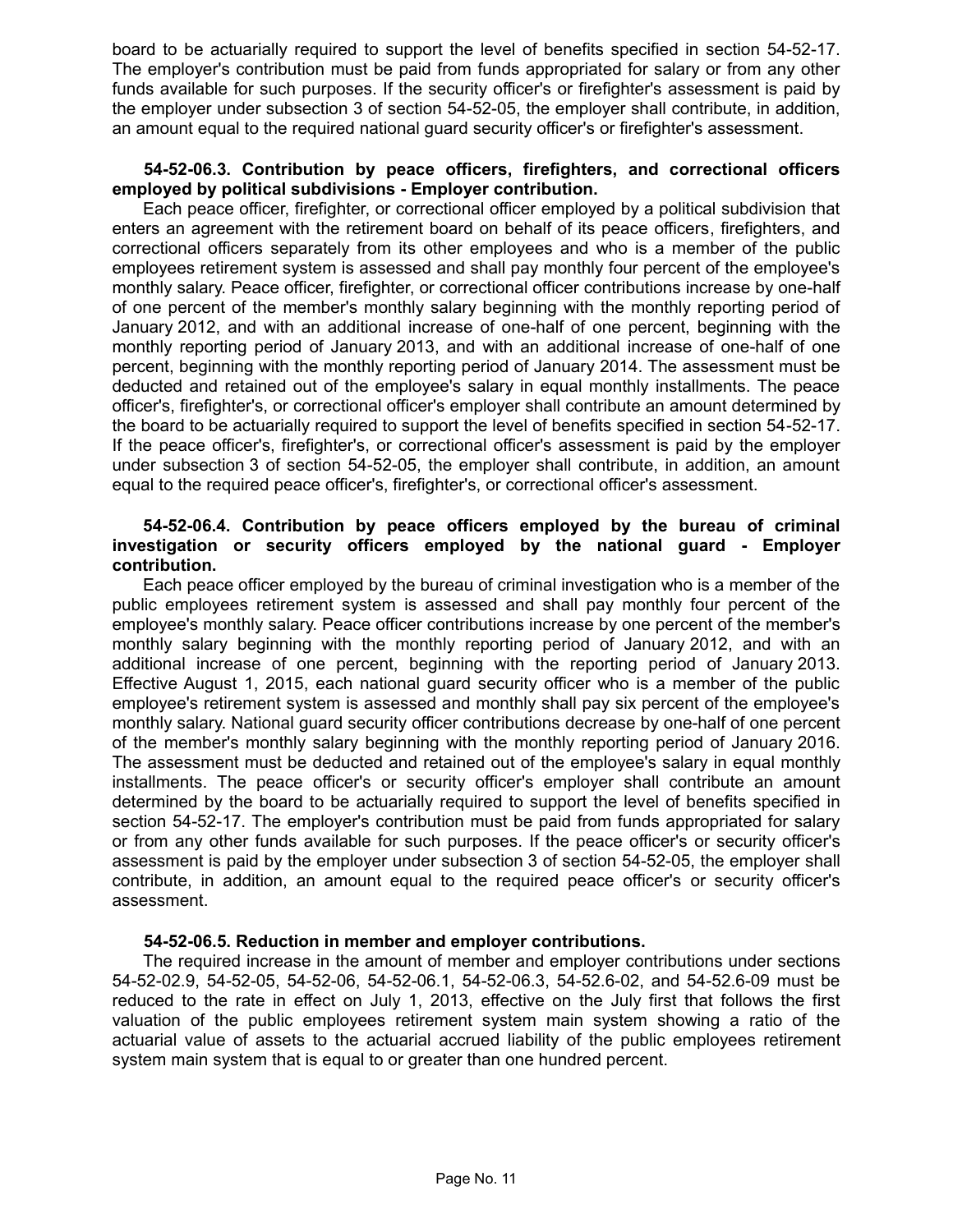## **54-52-07. Governmental unit contribution is retirement contribution.**

The governmental unit contribution to a retirement plan must be considered a retirement contribution and not an additional compensation. This applies specifically to elected and appointed officials whose maximum annual compensation is set by statute or by state, county, city, or school district governing bodies, boards, or commissions. The retirement contribution may not be considered by the employee as income in computing the employee's net income for purposes of state income tax until the moneys come under the control of the employee.

### **54-52-08. State income tax deductions.**

For the purposes of state income tax, the assessment imposed by this chapter on the employee must be treated in accordance with existing state statutes on state income tax.

## **54-52-09. Exemption from state premium tax.**

Premiums, consideration for annuities, and membership fees are exempt from premium taxes payable pursuant to section 26.1-03-17.

## **54-52-10. Allocation of funds.**

The board shall maintain such funds and accounts as may be necessary to administer the provisions of this chapter. Any and all expenses incurred by or for the operation of the retirement plan must be paid from the funds contributed pursuant to sections 54-52-06 and 54-52-06.1.

## **54-52-10.1. Payment of benefits and other costs.**

The board shall use funds under its control both before and after July 1, 1977, to administer this chapter and pay benefits authorized by this chapter.

## **54-52-11. Vesting - Vesting schedule of agency, county, city, or school district contribution.**

Repealed by S.L. 1977, ch. 499, § 17.

# **54-52-11.1. Vesting of employer contributions.**

Except for supreme and district court judges, who are not eligible for benefits under this section, a member's account balance includes vested employer contributions equal to the member's contributions to the deferred compensation plan for public employees under chapter 54-52.2, or member contributions to other participating employer supplemental Internal Revenue Code section 457 or 403(b) retirement programs as approved by the board, with the minimum member contribution being twenty-five dollars. However, the vested employer contribution may not exceed:

- 1. For months one through twelve of service credit, twenty-five dollars or one percent of the member's monthly salary, whichever is greater.
- 2. For months thirteen through twenty-four of service credit, twenty-five dollars or two percent of the member's monthly salary, whichever is greater.
- 3. For months twenty-five through thirty-six of service credit, twenty-five dollars or three percent of the member's monthly salary, whichever is greater.
- 4. For service exceeding thirty-six months, twenty-five dollars or four percent of the member's monthly salary, whichever is greater.
- 5. The vested employer contribution may not exceed four percent of the member's monthly salary.

Vested employer contributions must be credited monthly to the member's account balance.

## **54-52-12. Exemption from taxation and judicial process - Prohibition of assignment.** Repealed by S.L. 1987, ch. 386, § 2.

# **54-52-13. Deposit of moneys - Appropriation.**

All moneys, including but not limited to employers' contributions, employees' contributions, grants, donations, legacies, and devises for the benefit of the fund, must be deposited in the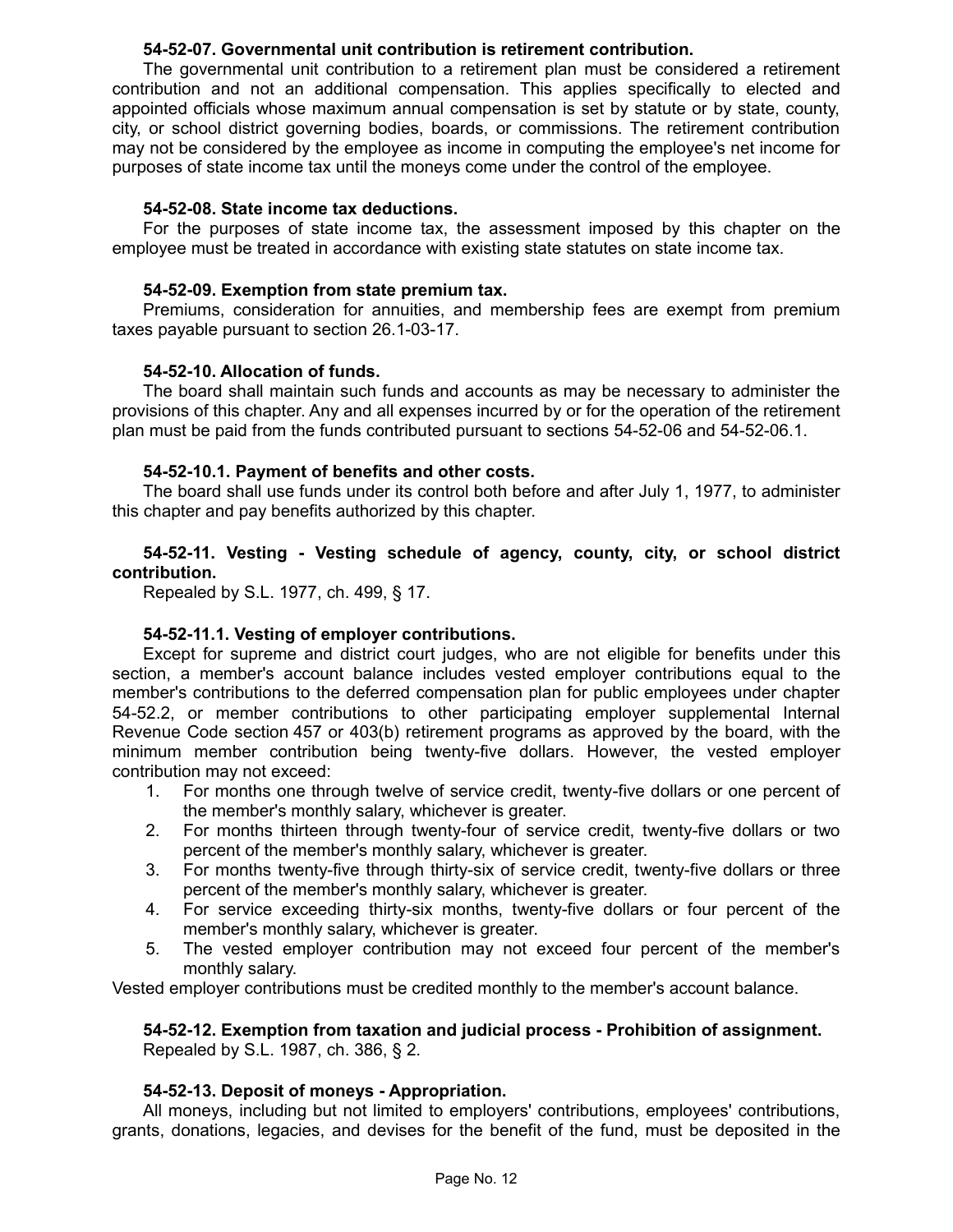public employees retirement fund account with the Bank of North Dakota. All of said moneys, not otherwise appropriated, are hereby appropriated for the purpose of making investments for the employees retirement fund and to make payments to beneficiaries under the program.

## **54-52-13.1. Retirement benefits - Continuing appropriation.**

The funds necessary for paying prior service and service benefits, consultant fees, and making withdrawal payments and refunds, are hereby appropriated from the retirement fund for those purposes.

## **54-52-14. Acceptance of money and property by the board.**

The board may take by gift, grant, devise, or bequest, any money or real or personal property or any other thing of value for the benefit of the employees retirement fund, and when received, said property becomes a part of such fund.

## **54-52-14.1. Investment of moneys in fund.**

Investment of the fund is under the supervision of the state investment board in accordance with chapter 21-10. Such moneys must be placed for investment only with a firm or firms whose endeavor is money management, and only after a trust agreement or contract has been executed. Investment costs may be paid directly from the fund, and are hereby appropriated for that purpose, in accordance with section 21-10-06.2.

### **54-52-14.2. Interest and earnings attributable to administered funds.**

All interest and earnings on funds administered by the retirement board established under chapters 39-03.1, 54-52, 54-52.1, 54-52.2, and 54-52.3 must be credited to the respective fund.

### **54-52-14.3. Public employee retirement funds - Use and investment.**

Any provision of law relating to the use and investment of public employee retirement funds must be deemed a part of the employment contracts of the employees participating in any public employee retirement system. All moneys from any source paid into any public employee retirement system fund created by the laws of this state must be used and invested only for the exclusive benefit of the members, retirees, and beneficiaries of that system, including the payment of system administrative costs.

### **54-52-15. Accounting requirements.**

Repealed by S.L. 1969, ch. 458, § 1.

### **54-52-16. Insurance contracts - Trust agreements.**

For the purpose of establishing the funding agent or agents, the board may enter into an insurance contract, agreement, or purchase an insurance policy or policies covering all or any part of the retirement plan adopted, provided the assuring company is a North Dakota corporation or authorized to do business in the state of North Dakota, or may enter into a contract with any qualified trust company or companies, or combinations of insurance contracts and trust contracts.

### **54-52-17. Formulation of plan.**

Participating members shall receive benefits according to this section and according to rules adopted by the board, not inconsistent with this chapter. No person is entitled to receive a prior service benefit if the person was not continuously employed by a governmental unit in North Dakota for a period of not less than two years immediately prior to eligibility for retirement.

1. Participating members shall receive credit for full-time employment or its equivalent from the date they attain eligibility until their normal retirement date, postponed retirement date, or early retirement date, as defined in this section. Part-time employment will be recognized as full-time employment on a prorated basis as the board may prescribe.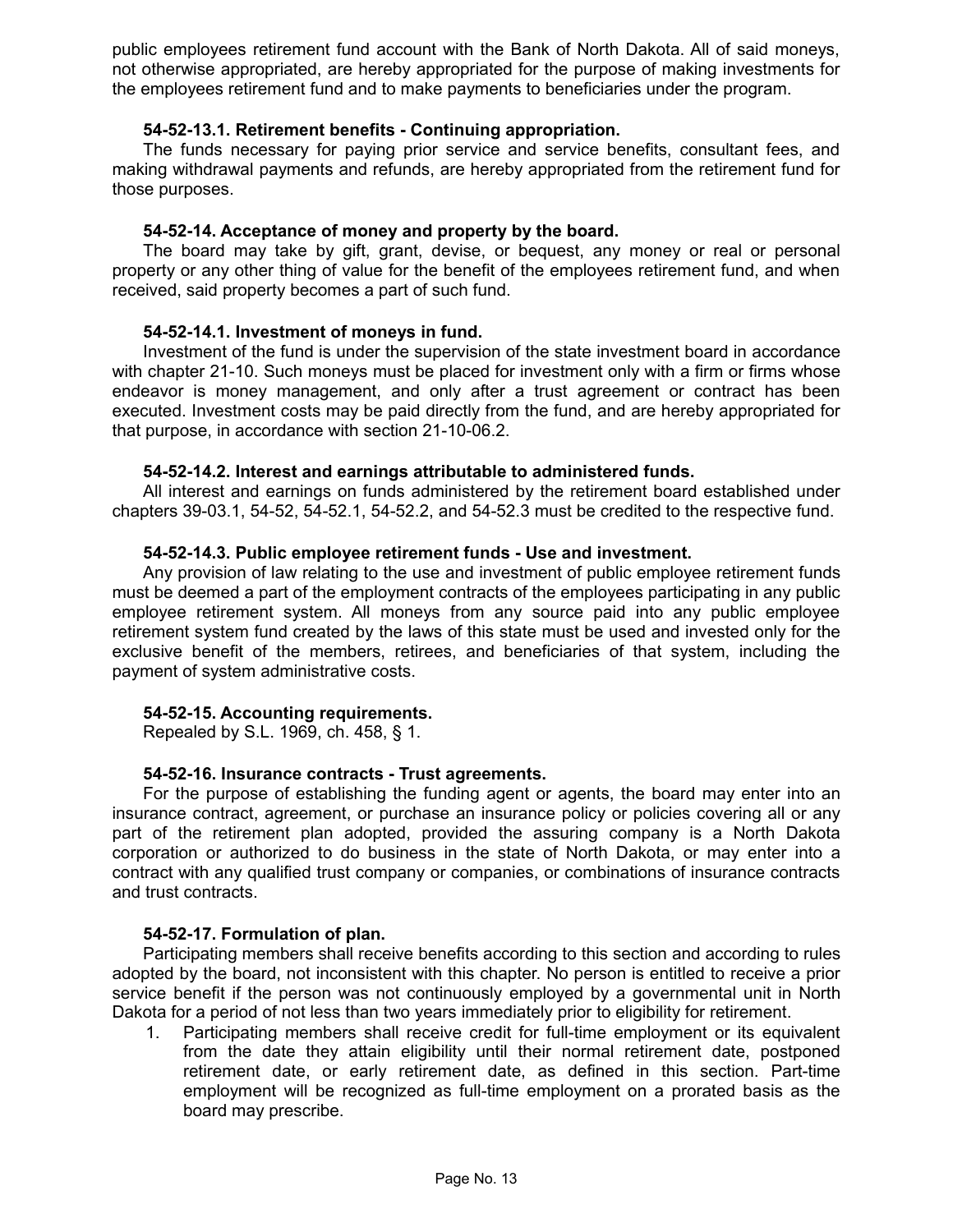- 2. Retirement benefits are calculated from the participating member's final average salary, which is the average of the highest salary received by the member for any thirty-six months employed during the last one hundred twenty months of employment. For members who terminate employment on or after August 1, 2010, final average salary is the average of the highest salary received by the member for any thirty-six months employed during the last one hundred eighty months of employment. For members who terminate employment between July 31, 2005, and August 1, 2010, final average salary is the average of the highest salary received by the member for any thirty-six months employed during the period for which the board has appropriate and accurate salary records on the board's electronic database, but that period may not be more than the last one hundred eighty months of employment. For members who terminate employment after December 31, 2019, final average salary is the higher of the final average salary calculated on December 31, 2019, or the average salary earned in the three highest periods of twelve consecutive months employed during the last one hundred eighty months of employment. Months without earnings are excluded for the purpose of computing an average. If the participating member has worked for less than thirty-six months at the normal retirement date, the final average salary is the average salary for the total months of employment.
- 3. Retirement dates are defined as follows:
	- a. Normal retirement date, except for a national guard security officer or firefighter, a firefighter employed by a political subdivision, or a peace officer or correctional officer employed by the bureau of criminal investigation or by a political subdivision, is:
		- (1) The first day of the month next following the month in which the member attains the age of sixty-five years; or
		- (2) When the member has a combined total of years of service credit and years of age equal to eighty-five and has not received a retirement benefit under this chapter.
	- b. Normal retirement date for members first enrolled after December 31, 2015, except for a national guard security officer or firefighter, a firefighter employed by a political subdivision, a peace officer or correctional officer employed by the bureau of criminal investigation or by a political subdivision, or a supreme court or district court judge, is:
		- (1) The first day of the month next following the month in which the member attains the age of sixty-five years; or
		- (2) When the member has a combined total of years of service credit and years of age equal to ninety and the member attains a minimum age of sixty and has not received a retirement benefit under this chapter.
	- c. Normal retirement date for a national guard security officer or firefighter is:
		- (1) The first day of the month next following the month in which the national guard security officer or firefighter attains the age of fifty-five years and has completed at least three eligible years of employment; or
		- (2) When the national guard security officer or firefighter has a combined total of years of service credit and years of age equal to eighty-five and has not received a retirement benefit under this chapter.
	- d. Normal retirement date for a peace officer, firefighter, or correctional officer employed by a political subdivision is:
		- (1) The first day of the month next following the month in which the peace officer, firefighter, or correctional officer attains the age of fifty-five years and has completed at least three eligible years of employment; or
		- (2) When the peace officer, firefighter, or correctional officer has a combined total of years of service credit and years of age equal to eighty-five and has not received a retirement benefit under this chapter.
	- e. Normal retirement date for a peace officer employed by the bureau of criminal investigation is: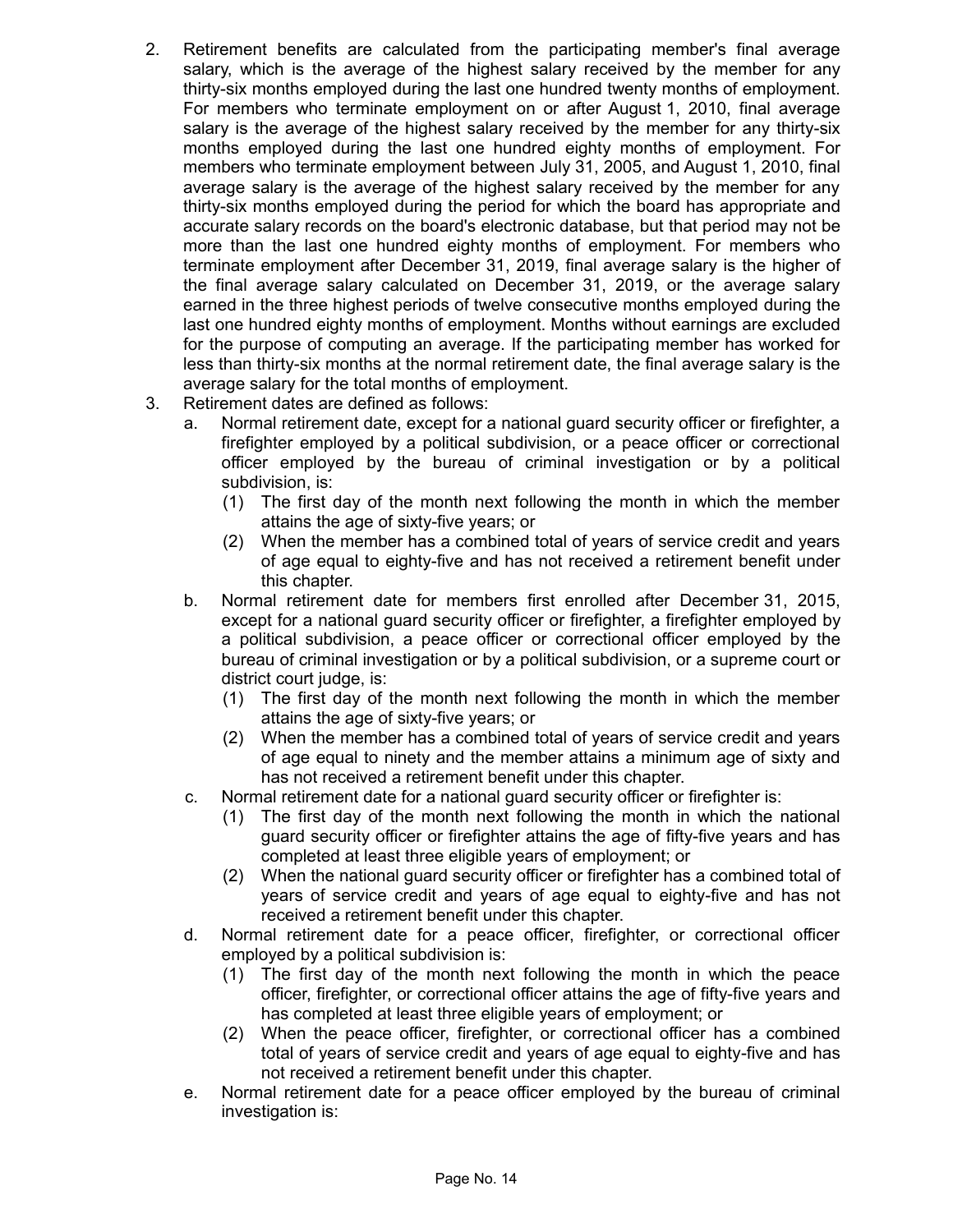- (1) The first day of the month next following the month in which the peace officer attains the age of fifty-five years and has completed at least three eligible years of employment; or
- (2) When the peace officer has a combined total of years of service credit and years of age equal to eighty-five and has not received a retirement benefit under this chapter.
- f. Postponed retirement date is the first day of the month next following the month in which the member, on or after July 1, 1977, actually severs or has severed the member's employment after reaching the normal retirement date.
- g. Early retirement date, except for a national guard security officer or firefighter, a firefighter employed by a political subdivision, or a peace officer or correctional officer employed by the bureau of criminal investigation or by a political subdivision, is the first day of the month next following the month in which the member attains the age of fifty-five years and has completed three years of eligible employment. For a national guard security officer or firefighter, early retirement date is the first day of the month next following the month in which the national guard security officer or firefighter attains the age of fifty years and has completed at least three years of eligible employment. For a firefighter employed by a political subdivision or a peace officer or correctional officer employed by the bureau of criminal investigation or by a political subdivision, early retirement date is the first day of the month next following the month in which the peace officer, firefighter, or correctional officer attains the age of fifty years and has completed at least three years of eligible employment.
- h. Disability retirement date is the first day of the month after a member becomes permanently and totally disabled, according to medical evidence called for under the rules of the board, and has completed at least one hundred eighty days of eligible employment. For supreme and district court judges, permanent and total disability is based solely on a judge's inability to perform judicial duties arising out of physical or mental impairment, as determined pursuant to rules adopted by the board or as provided by subdivision a of subsection 3 of section 27-23-03.
	- (1) A member is eligible to receive disability retirement benefits only if the member became disabled during the period of eligible employment and applies for disability retirement benefits within twelve months of the date the member terminates employment.
	- (2) A member is eligible to continue to receive disability benefits as long as the permanent and total disability continues and the member submits the necessary documentation and undergoes medical testing required by the board, or for as long as the member participates in a rehabilitation program required by the board, or both. If the board determines a member no longer meets the eligibility definition, the board may discontinue the disability retirement benefit. The board may pay the cost of any medical testing or rehabilitation services the board deems necessary and these payments are appropriated from the retirement fund for those purposes. A member's receipt of disability benefits under this section is limited to receipt from the fund to which the member was actively contributing at the time the member became disabled.
- 4. The board shall calculate retirement benefits as follows:
	- a. Normal retirement benefits for all retirees, except supreme and district court judges, reaching normal retirement date equal an annual amount, payable monthly, comprised of a service benefit and a prior service benefit, as defined in this chapter, which is determined as follows:
		- (1) For members first enrolled:
			- (a) Before January 1, 2020, service benefit equals two percent of final average salary multiplied by the number of years of service employment.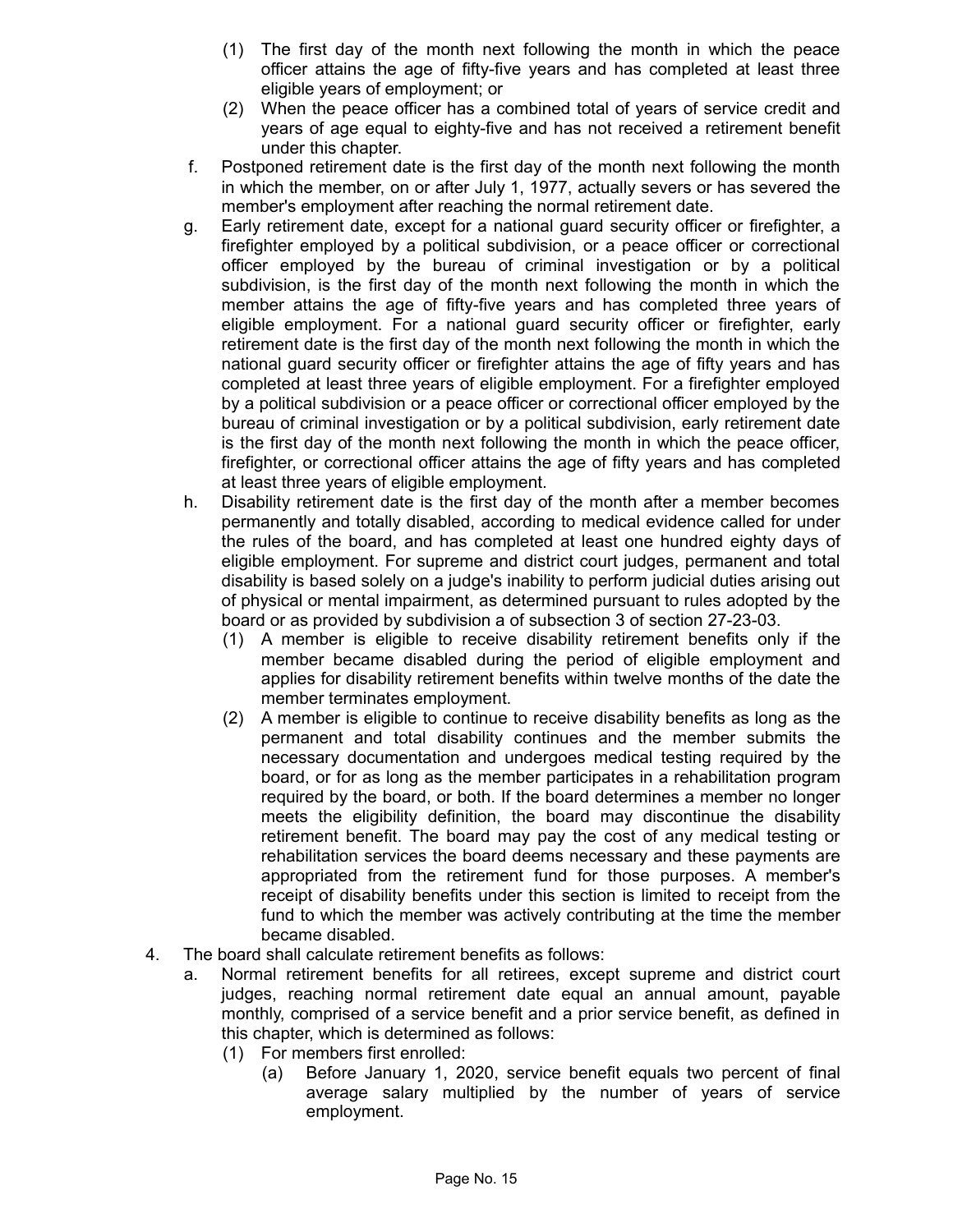- (b) After December 31, 2019, service benefit equals one and seventy-five hundredths percent of final average salary multiplied by the number of years of service employment.
- (2) Prior service benefit equals two percent of final average salary multiplied by the number of years of prior service employment.
- b. Normal retirement benefits for all supreme and district court judges under the public employees retirement system reaching normal retirement date equal an annual amount, payable monthly, comprised of a benefit as defined in this chapter, determined as follows:
	- (1) Benefits must be calculated from the time of appointment or election to the bench and must equal three and one-half percent of final average salary multiplied by the first ten years of judicial service, two and eighty hundredths percent of final average salary multiplied by the second ten years of judicial service, and one and one-fourth percent of final average salary multiplied by the number of years of judicial service exceeding twenty years.
	- (2) Service benefits must include, in addition, an amount equal to the percent specified in subdivision a of final average salary multiplied by the number of years of nonjudicial employee service and employment.
- c. Postponed retirement benefits are calculated as for single life benefits for those members who retired on or after July 1, 1977.
- d. Early retirement benefits are calculated as for single life benefits accrued to the date of termination of employment, but must be actuarially reduced to account for benefit payments beginning before the normal retirement date, as determined under subsection 3. Except for a national guard security officer or firefighter, a firefighter employed by a political subdivision, a peace officer or correctional officer employed by the bureau of criminal investigation or by a political subdivision, or a supreme court or district court judge, early retirement benefits for members first enrolled after December 31, 2015, are calculated for single life benefits accrued to the date of termination of employment, but must be reduced by fixed rate of eight percent per year to account for benefit payments beginning before the normal retirement date. A retiree, other than a supreme or district court judge, is eligible for early retirement benefits only after having completed three years of eligible employment. A supreme or district court judge retiree is eligible for early retirement benefits only after having completed five years of eligible employment.
- e. Except for supreme and district court judges, disability retirement benefits are twenty-five percent of the member's final average salary. Disability retirement benefits for supreme and district court judges are seventy percent of final average salary reduced by the member's primary social security benefits and by any workforce safety and insurance benefits paid. The minimum monthly disability retirement benefit under this section is one hundred dollars.
- 5. Upon termination of employment after completing three years of eligible employment, except for supreme and district court judges, who must complete five years of eligible employment, but before normal retirement date, a member who does not elect to receive early retirement benefits is eligible to receive deferred vested retirement benefits payable commencing on the member's normal retirement date in one of the optional forms provided in subsection 9. Members who have delayed or inadvertently failed to apply for retirement benefits to commence on their normal retirement date may choose to receive either a lump sum payment equal to the amount of missed payments, or an actuarial increase to the form of benefit the member has selected, which increase must reflect the missed payments.
- 6. If before retiring a member dies after completing three years of eligible employment, except for supreme and district court judges, who must have completed five years of eligible employment, the board shall pay the member's account balance to the member's designated beneficiary as provided in this subsection. If the member has designated an alternate beneficiary with the surviving spouse's written consent, the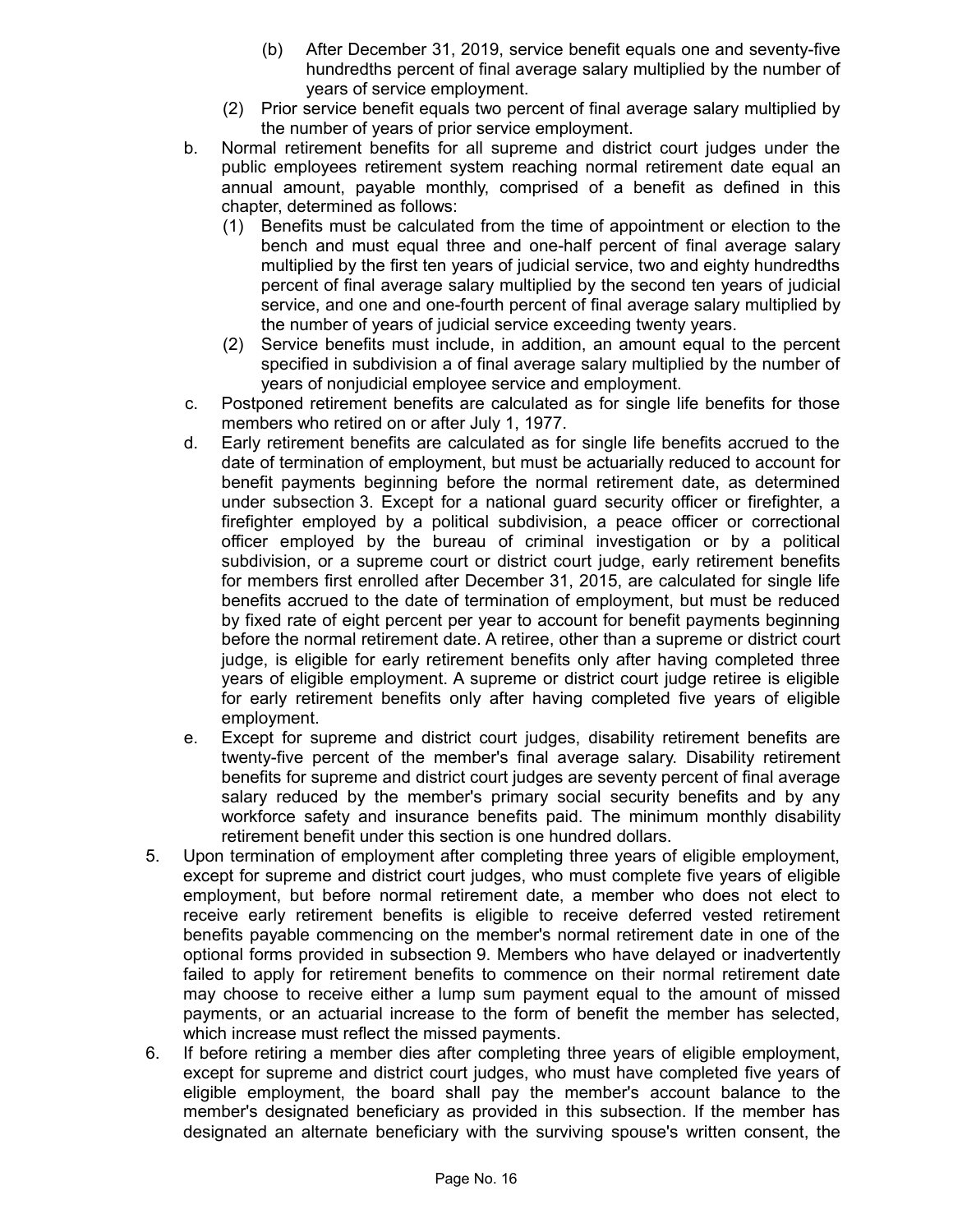board shall pay the member's account balance to the named beneficiary. If the member has named more than one primary beneficiary, the board shall pay the member's account balance to the named primary beneficiaries in the percentages designated by the member or, if the member has not designated a percentage for the beneficiaries, in equal percentages. If one or more of the primary beneficiaries has predeceased the member, the board shall pay the predeceased beneficiary's share to the remaining primary beneficiaries. If any beneficiary survives the member, yet dies before distribution of the beneficiary's share, the beneficiary must be treated as if the beneficiary predeceased the member. If there are no remaining primary beneficiaries, the board shall pay the member's account balance to the contingent beneficiaries in the same manner. If there are no remaining designated beneficiaries, the board shall pay the member's account balance to the member's estate. If the member has not designated an alternate beneficiary or the surviving spouse is the beneficiary, the surviving spouse of the member may select a form of payment as follows:

- a. If the member was a supreme or district court judge, the surviving spouse may select one of the following optional forms of payment:
	- (1) A lump sum payment of the member's retirement account as of the date of death.
	- (2) Payments as calculated for the deceased member as if the member was of normal retirement age at the date of death, payable until the spouse dies.
- b. The surviving spouse of all other members may select one of the following options:
	- (1) A lump sum payment of the member's retirement account as of the date of death.
	- (2) Payment of a monthly retirement benefit equal to fifty percent of the deceased member's accrued single life retirement benefits until the spouse dies.
	- (3) If the member dies on or after the member's normal retirement date, the payment of a monthly retirement benefit equal to an amount that would have been paid to the surviving spouse if the member had retired on the day of the member's death and had selected a one hundred percent joint and survivor annuity, payable until the spouse dies. A surviving spouse who received a benefit under this subsection as of July 31, 1995, is entitled to the higher of that person's existing benefit or the equivalent of the accrued benefit available under the one hundred percent joint and survivor provision as if the deceased member were of normal retirement age, with the increase payable beginning August 1, 1995.
- 7. If a member not coming under the provisions of subsection 6 terminates employment because of death, permanent and total disability, or any voluntary or involuntary reason prior to retirement, the member or the member's designated beneficiary is entitled to the member's account balance at termination. The board automatically shall refund a member's account balance if the member has completed less than three years of eligible employment, has an account balance of less than one thousand dollars, and was not a supreme or district court judge. If the member was a supreme or district court judge, the board automatically shall refund a member's account balance if the member completed less than five years of eligible employment. A member may waive the refund if the member submits a written statement to the board, within thirty days after termination, requesting that the member's account balance remain in the fund.
- 8. The surviving spouse of a member receiving retirement benefits must be the member's primary beneficiary unless there is no surviving spouse or the surviving spouse designates an alternate beneficiary in writing. If a member receiving retirement benefits or the member's surviving spouse receiving retirement benefits dies before the total amount of benefits paid to either or both equals the amount of the member's account balance at retirement, the difference must be paid to the named beneficiary of the recipient or, if there is no named beneficiary, to the recipient's estate. A benefit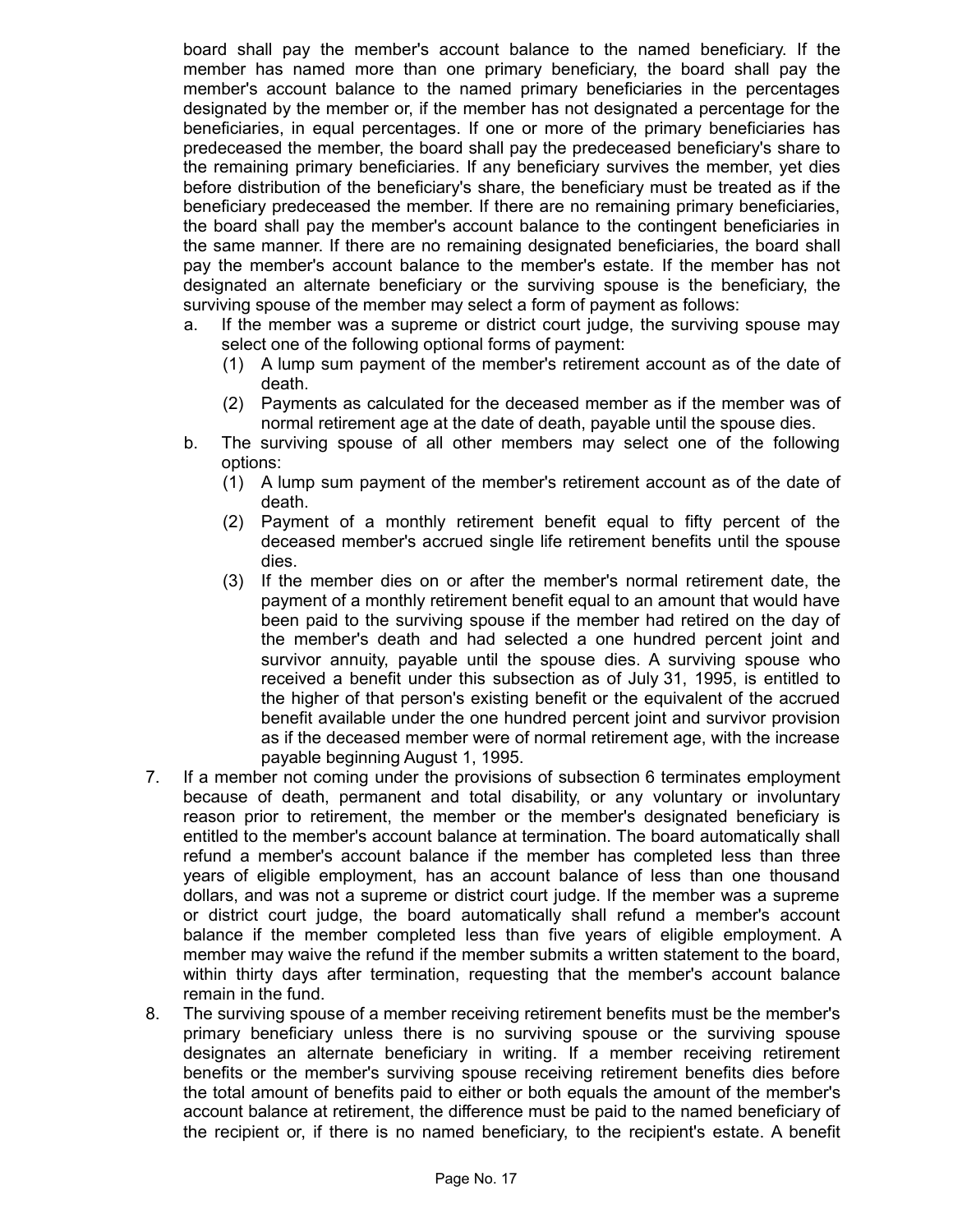payment owed to the member, surviving spouse, or alternate beneficiary which was not paid before the death of the member, surviving spouse, or alternate beneficiary must be paid to the named beneficiary of the recipient or, if there is no named beneficiary, to the recipient's estate.

- 9. The board shall adopt rules providing for the receipt of retirement benefits in the following optional forms:
	- a. Single life.
	- b. An actuarially equivalent joint and survivor option, with fifty percent or one hundred percent options.
	- c. Actuarially equivalent life with ten-year or twenty-year certain options.
	- d. An actuarially equivalent partial lump sum distribution option with a twelve-month maximum lump sum distribution.
	- e. An actuarially equivalent graduated benefit option with either a one percent or two percent increase to be applied the first day of January of each year.

Except for supreme and district court judges, unless a member specifically requests that the member receive benefits according to one of these options at the time of applying for retirement, all retirement benefits must be in the form of a single life benefit. For supreme and district court judges, unless a member specifically requests that the member receive benefits according to one of these options at the time of applying for retirement, all retirement benefits must be in the form of a lifetime monthly pension with fifty percent of the benefit continuing for the life of the surviving spouse, if any.

- 10. The fund may accept rollovers from other eligible plans under rules adopted by the board for the purchase of additional service credit, but only to the extent the transfer is a rollover contribution that meets the requirement of section 408 of the Internal Revenue Code.
- 11. The board may accept trustee-to-trustee transfers as permitted by Internal Revenue Code section 403(b)(13) and section 457(e)(17) from an Internal Revenue Code section 403(b) annuity or Internal Revenue Code section 457 deferred compensation plan for the purchase of permissive service credit, as defined in Internal Revenue Code section 415(n)(3)(A) or as repayment of a cashout from a governmental plan under Internal Revenue Code section 415(k)(3).
- 12. The board may establish individual retirement accounts and individual retirement annuities as permitted under section  $408(q)$  of the Internal Revenue Code to allow employees to make voluntary employee contributions. The board may adopt rules to implement and administer the accounts and annuities under this section.

# **54-52-17.1. Actuarial studies required.**

Before making changes in benefit levels the legislative assembly and the board shall have an actuarial study conducted to determine the total cost of such changes.

# **54-52-17.2. Multiple plan membership - Eligibility for benefits - Amount of benefits.**

- 1. a. For the purpose of determining eligibility for benefits under this chapter, an employee's years of service credit is the total of the years of service credit earned in the public employees retirement system and the years of service credit earned in any number of the following:
	- (1) The teachers' fund for retirement.
	- (2) The highway patrolmen's retirement system.
	- (3) The teachers' insurance and annuity association of America college retirement equities fund (TIAA-CREF), for service credit earned while employed by North Dakota institutions of higher education.

Service credit may not exceed twelve months of credit per year.

b. Pursuant to rules adopted by the board, an employee who has service credit in the system and in any of the plans described in paragraphs 1 and 2 of subdivision a is entitled to benefits under this chapter. The benefits of a temporary employee employed after July 31, 2015, must be calculated using the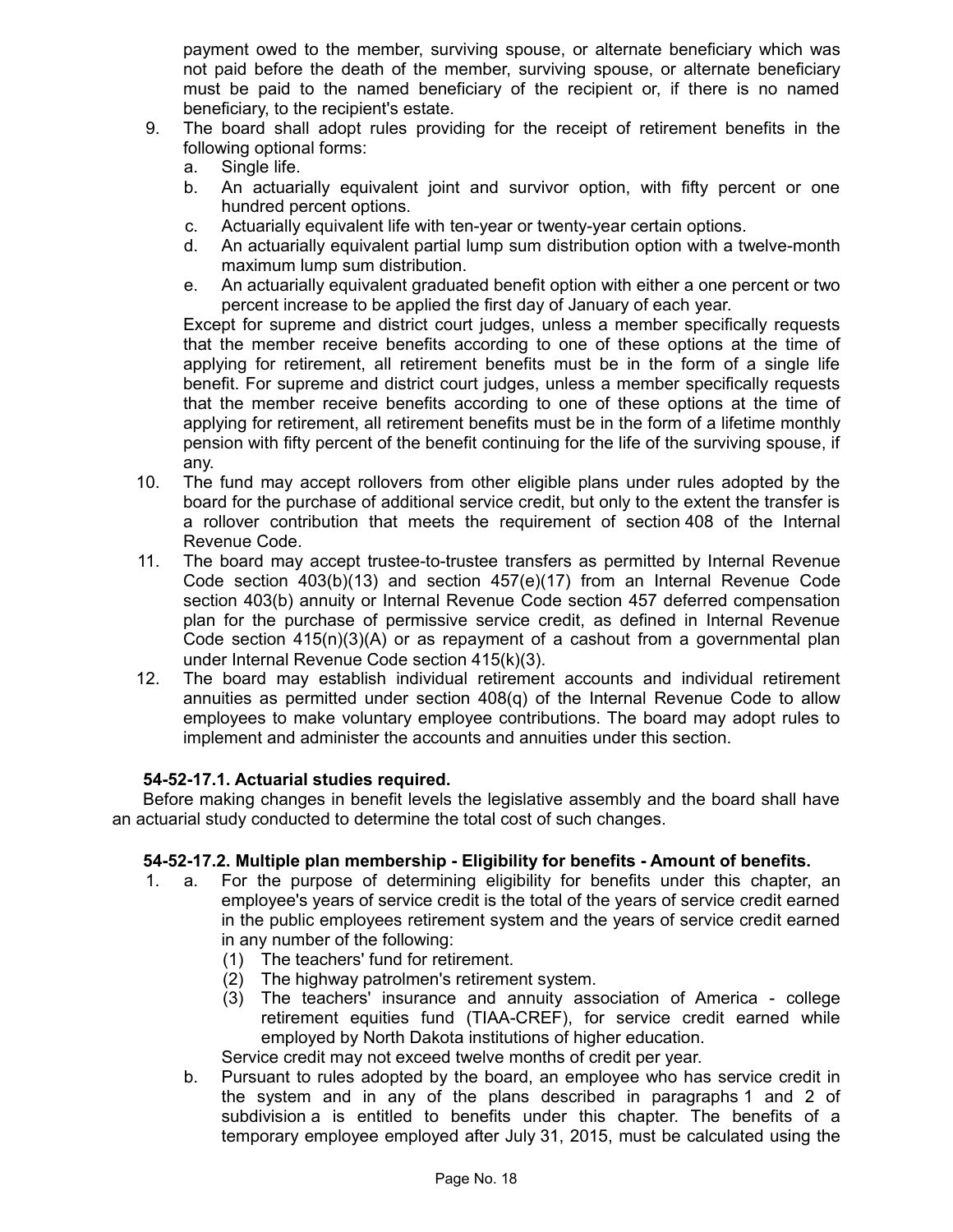benefit formula in section 54-52-17. A permanent employee or a temporary employee employed before August 1, 2015, may elect to have benefits calculated using the benefit formula in section 54-52-17 under either of the following methods:

- (1) The final average salary as calculated in section 54-52-17. If the participating member has worked for less than thirty-six months at retirement, the final average salary is the average salary for the total months of employment.
- (2) The final average salary as calculated in section 54-52-17 for employment with any of the three eligible employers under this subdivision, with service credit not to exceed one month in any month when combined with the service credit earned in the alternate retirement system.

The board shall calculate benefits for an employee under this subsection by using only those years of service credit earned under this chapter.

- 2. a. If an employee who is eligible to participate in the public employees retirement system is also employed in any position when membership in an alternate retirement system is required, then, for purposes of current participation, the employee is a member of each applicable retirement system. The employer shall pay over to each retirement system the member assessment and employer contributions at the rates currently existing for that retirement system.
	- b. If an employee described in subdivision a was employed prior to August 1, 2003, and has dual membership rights, the employee may elect to begin participation in the alternate plan pursuant to the plan provisions on August 1, 2003, or may continue participation according to the plan provisions in effect on July 31, 2003. An employee's election under this subdivision is ineffective unless delivered to the public employees retirement system administrative offices by five p.m. on October 31, 2003. If an election is not received by the public employees retirement system, the participation and benefit calculation requirements in effect on July 31, 2003, apply to that employee.

# **54-52-17.3. Purchase of legislative service credit.**

A member may purchase service credit for the time during each legislative session spent serving as a member of the legislative assembly while holding eligible employment under this chapter. The member shall pay for this service credit an amount equal to the required member assessments and employer contributions plus interest as established by the board. Service credit for legislative sessions prior to July 1, 1985, must be purchased before January 1, 1986. Service credit for each later legislative session must be purchased within one year after the adjournment of that legislative session.

### **54-52-17.4. Purchase of additional credit.**

- 1. A participating member may elect to purchase credit for years of service and prior service for which the participating member is not presently receiving credit. A participating member is entitled to purchase additional credit under this section for the following service or prior service, except this service is not eligible for credit if the years claimed also qualify for retirement benefits from another retirement system:
	- a. Active prior employment in the armed forces of the United States, except as provided in section 54-52-17.14, for up to four years of credit.
	- b. Employment as a permanent employee by a public employer either within or outside the state of North Dakota.
	- c. Employment as a permanent employee by a political subdivision participating in the public employees retirement system which did not pay the cost of past service benefits under section 54-52-02.1.
	- d. Service the participating member did not elect to repurchase upon re-employment under section 54-52-02.6.
	- e. Service of an eligible employee, who exercised the privilege to withdraw from the predecessor plan to the public employees retirement system under subsection 10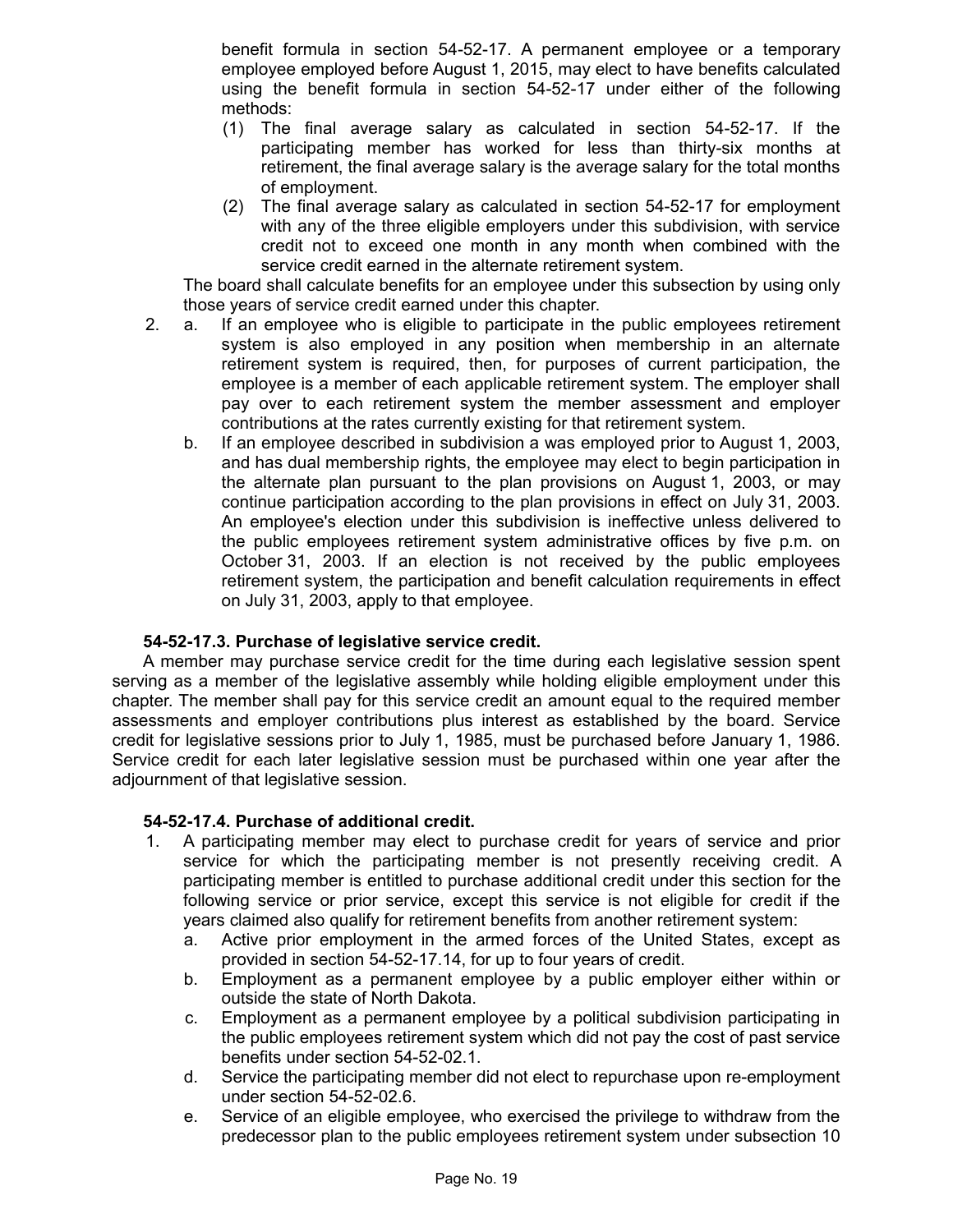of section 54-52-17 as created by section 13 of chapter 499 of the 1977 Session Laws.

- f. Employment as a permanent employee by the federal government.
- 2. A participating member may elect to purchase credit for the following absences for which the participating member is not receiving service credit:
	- a. Employer-approved leave of absence; or
	- b. Months away from work while participating as a seasonal employee.
- 3. Supreme and district court judges under the public employees retirement system may elect to purchase credit for the following years of service:
	- a. Except as provided in section 54-52-17.14, for up to four years of credit for active employment in the armed forces of the United States.
	- b. As a county judge in a county or counties that did not participate in the public employees retirement system under this chapter.
	- c. Participation in the public employees retirement system as a county judge may be converted to credit in the judges' retirement system.
- 4. The participating member may purchase credit under this section, or the participating member's employer may purchase for the participating member, by paying to the board an amount equal to the actuarial cost to the fund of providing the credit. If the participating member purchases credit pursuant to subdivision d of subsection 1, the participating member must pay to the board an amount equal to the greater of the actuarial cost to the fund of providing the credit, or the amount the participating member received upon taking a refund of the participating member's account balance, plus interest at the actuarial rate of return from the time the participating member was issued the refund. If the participating member is not repurchasing all of the credit originally refunded, the participating member must pay a pro rata amount of the refunded amount determined by dividing the refunded amount by the number of months of credit refunded, multiplying that amount times the number of months of credit the participating member seeks to repurchase, and adding interest at the actuarial rate of return. The participating member or the participating member's employer shall also pay to the retiree health benefits fund established under section 54-52.1-03.2 an amount equal to the actuarial cost to that fund for the additional credit. This contribution must be recorded as a member contribution pursuant to section 54-52.1-03.2. The board shall adopt rules governing the purchase of additional credit under this section.
- 5. Pursuant to rules adopted by the board, the board may allow a participating member to purchase service credit with either pretax or aftertax moneys, at the board's discretion. If the participating member elects to purchase service credit using pretax moneys, the requirements and restrictions in subsection 3 of section 54-52-05 apply to the purchase arrangement.
- 6. In addition to service credit identified in this section, a vested participating member may purchase up to five years of service credit unrelated to any other eligible service.

# **54-52-17.5. Postretirement adjustments.**

An individual or the individual's beneficiary who, on July 31, 2001, is receiving retirement benefits under subdivision a, c, d, or e of subsection 4 of section 54-52-17 is entitled to receive an increase in benefits equal to six percent of the individual's present benefits with the increase payable beginning August 1, 2001.

### **54-52-17.6. Benefit payments to alternate payee under qualified domestic relations order.**

1. The board shall pay retirement benefits in accordance with the applicable requirements of any qualified domestic relations order. The board shall review a domestic relations order submitted to it to determine if the domestic relations order is qualified under this section and under rules established by the board for determining the qualified status of domestic relations orders and administering distributions under the qualified orders. Upon determination that a domestic relations order is qualified,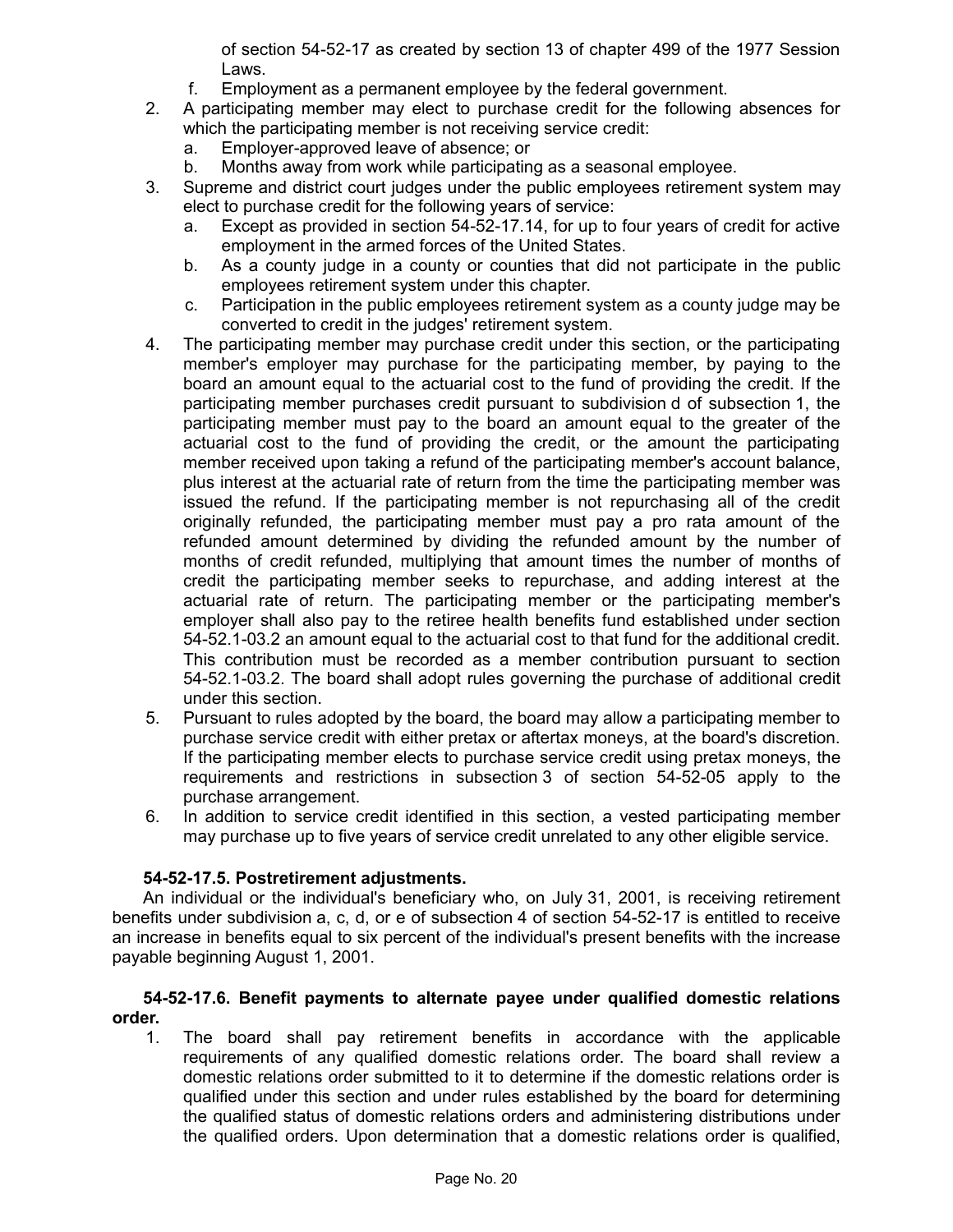the board shall notify the participating member and the named alternate payee of its receipt of the qualified domestic relations order.

- 2. A "qualified domestic relations order" for purposes of this section means any judgment, decree, or order, including approval of a property settlement agreement, which relates to the provision of child support, spousal support, or marital property rights to a spouse, former spouse, child, or other dependent of a participating member, is made pursuant to a North Dakota domestic relations law, and which creates or recognizes the existence of an alternate payee's right to, or assigns to an alternate payee the right to, receive all or a part of the benefits payable to the participating member. A qualified domestic relations order may not require the board to provide any type or form of benefit, or any option, not otherwise provided under the public employees retirement system, or to provide increased benefits as determined on the basis of actuarial value. However, a qualified domestic relations order may require the payment of benefits at the early retirement date notwithstanding that the participating member has not terminated eligible employment. A qualified domestic relations order must specify:
	- a. The name and the last-known mailing address of the participating member and the name and mailing address of each alternate payee covered by the order;
	- b. The amount or percentage of the participating member's benefits to be paid by the plan to each alternate payee;
	- c. The number of payments or period to which the order applies; and
	- d. Each retirement plan to which the order applies.

## **54-52-17.7. Employment records.**

The years of service and prior service credit for each member as indicated in the records of the public employees retirement system as of July 1, 1991, are deemed correct and recognized as creditable years of service and prior service credit for purposes of calculating retirement benefits under this chapter and may not be reduced. However, the records may be corrected to reflect additional months of creditable service and prior service credit upon proper verification.

### **54-52-17.8. Benefit limitations.**

Repealed by S.L. 2003, ch. 498, § 22.

### **54-52-17.9. Prior service retiree adjustment.**

Repealed by S.L. 2001, ch. 494, § 10.

### **54-52-17.10. Prior service retiree adjustment.**

Prior service retirees who are receiving benefits under this chapter on July 31, 2001, are entitled to receive an increase in benefits equal to six percent of the individual's present benefit, with the increased benefits payable beginning August 1, 2001. A prior service retiree is a former participating employee who receives a supplemental monthly payment from the retirement system based upon the original prior service credit system.

### **54-52-17.11. Judges postretirement adjustments.**

A supreme or district court judge or that person's beneficiary who, on December 31, 2007, is receiving retirement benefits under subdivision b of subsection 4 of section 54-52-17, is entitled to receive an increase in benefits equal to two percent of the individual's present benefits with the increase payable beginning January 1, 2008. A supreme or district court judge or that person's beneficiary who, on December 31, 2008, is receiving retirement benefits under subdivision b of subsection 4 of section 54-52-17, is entitled to receive an increase in benefits equal to two percent of the individual's present benefits with the increase payable beginning January 1, 2009. The increases allowed by this section may only be given if the public employees retirement board determines there is actuarial margin sufficient to pay the increases.

### **54-52-17.12. Judges postretirement adjustments.**

Repealed by S.L. 2001, ch. 495, § 5.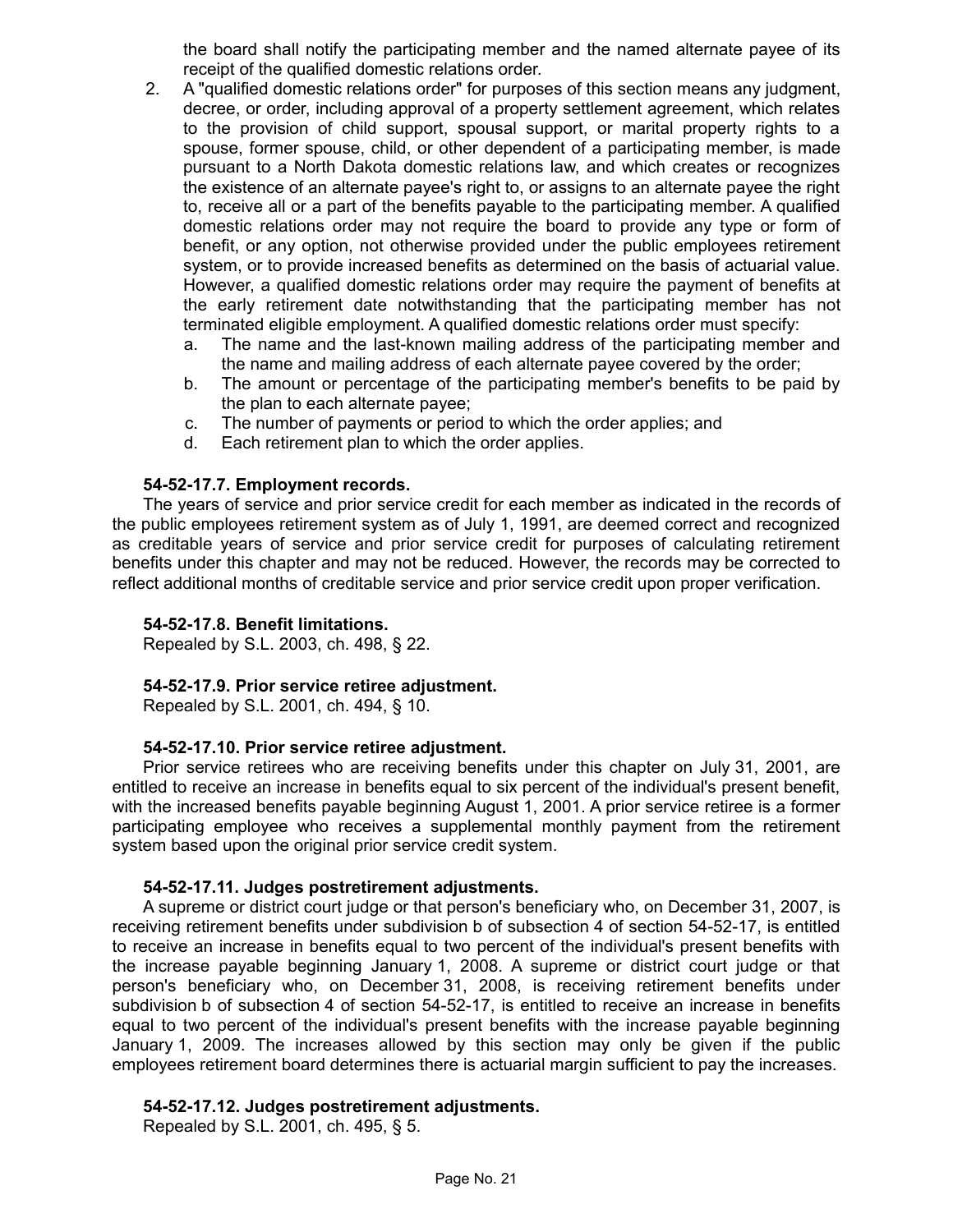### **54-52-17.13. Supplemental retiree benefit payment.**

If the board determines that the fund has obtained a total return on investments of nine and six hundredths percent or higher for the fiscal year ending June 30, 2007, or June 30, 2008, the board shall authorize an additional payment equal to seventy-five percent of the January retirement allowance following the fiscal yearend to each eligible retiree in pay status as of that January, excluding judicial retirees and beneficiaries, but including joint and survivor and term certain beneficiaries, under this chapter. The board may only make one payment to each retiree under this section.

### **54-52-17.14. Military service under the Uniformed Services Employment and Reemployment Rights Act - Member retirement credit.**

A member reemployed under the Uniformed Services Employment and Reemployment Rights Act of 1994, as amended [Pub. L. 103-353; 108 Stat. 3150; 38 U.S.C. 4301-4333], is entitled to receive retirement credit for the period of qualified military service. The required contribution for the credit, including payment for retiree health benefits, must be made in the same manner and by the same party as would have been made had the employee been continuously employed. If the salary the member would have received during the period of service is not reasonably certain, the member's average rate of compensation during the twelve-month period immediately preceding the member's period of service or, if shorter, the period of employment immediately preceding that period, times the number of months of credit being purchased must be used. Employees must be allowed up to three times the period of military service or five years, whichever is less, to make any required payments. This provision applies to all qualifying periods of military service since October 1, 1994. Effective for years after December 31, 2008, compensation for purposes of Internal Revenue Code section 415 [26 U.S.C. 415], as amended, includes military differential wage payments, as defined in Internal Revenue Code section 3401(h) [26 U.S.C. 3401(h)], as amended. Any payments made by the member to receive qualifying credit inconsistent with this provision must be refunded. Employees shall make application to the employer for credit and provide a DD Form 214 to verify service. If a participating member dies after December 31, 2006, while performing qualified military service, as defined in section  $414(u)(5)$  [26 U.S.C.  $414(u)(5)$ ] of the Internal Revenue Code, as amended, the deceased member's beneficiaries are entitled to any death benefits, other than credit for years of service for purposes of benefits, that would have been provided under the plan if the participating member had resumed employment and then terminated employment on account of death. The period of such member's qualified military service is treated as vesting service under the plan.

### **54-52-18. Apportionment of benefits.**

Repealed by S.L. 1977, ch. 499, § 17.

### **54-52-19. Prior service.**

Repealed by S.L. 1977, ch. 499, § 17.

### **54-52-19.1. Continuance of prior service benefits earned under former plan.**

Any retired employee receiving prior service benefits under former section 54-52-19 is entitled to continue to receive those benefits. For the purposes of this section only, section 54-52-19 is deemed to remain in effect. The amount of benefits to which the employee is entitled is double that computed under original section 54-52-19.

# **54-52-19.2. Grant of prior service credit after refund.**

Repealed by S.L. 2005, ch. 531, § 19.

### **54-52-20. Prior service - Register - Benefits.**

Repealed by S.L. 1977, ch. 499, § 17.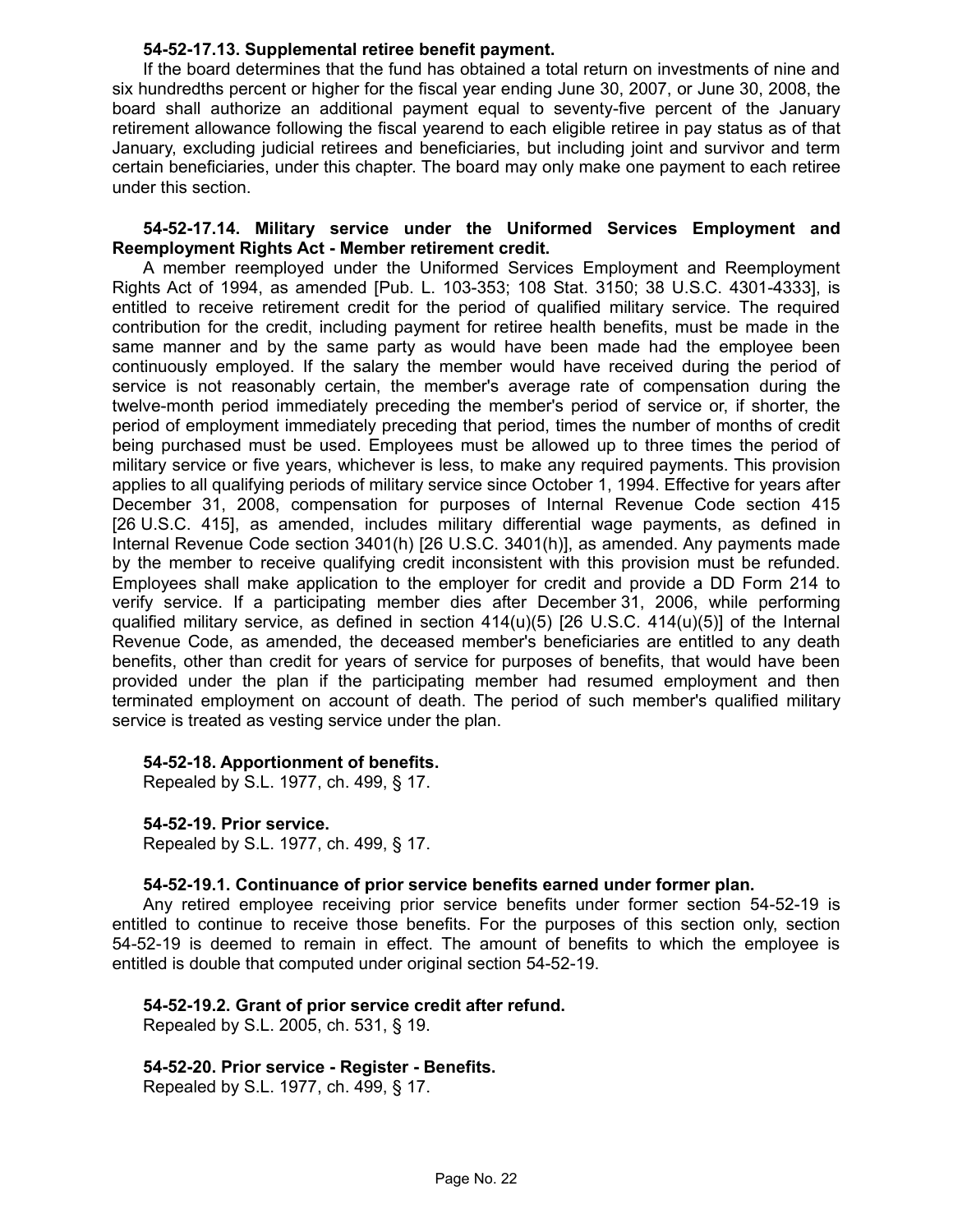## **54-52-21. Plan not employment contract.**

The adoption of or participation in a retirement plan may not be deemed to give an employee the right to be retained in the employ of a governmental unit or to interfere with the right of the governmental unit to discharge any employee at any time.

## **54-52-22. Interpretation clause.**

This chapter may not be construed so as to commit the state of North Dakota, or any county, city, or school district or the agency to any liability either moral or legal for any benefits to any beneficiary under the plan or plans resulting from enactment of this chapter, nor as exemption from any regulatory laws of the state of North Dakota.

## **54-52-23. Savings clause - Plan modifications.**

If the board determines that any section of this chapter does not comply with applicable federal statutes or rules, the board shall adopt appropriate terminology with respect to that section as will comply with those federal statutes or rules, subject to the approval of the employee benefits programs committee. Any plan modifications made by the board pursuant to this section are effective until the effective date of any measure enacted by the legislative assembly providing the necessary amendments to this chapter to ensure compliance with the federal statutes or rules.

## **54-52-24. Planning and organizing funds.**

Repealed by S.L. 1969, ch. 456, § 13; S.L. 1969, ch. 457, § 12.

## **54-52-25. Limitation of powers.**

Repealed by S.L. 1989, ch. 667, § 13.

## **54-52-26. Confidentiality of records.**

All records relating to the retirement benefits of a member or a beneficiary under this chapter, chapter 54-52.2, and chapter 54-52.6 are confidential and are not public records. Information and records may be disclosed, under rules adopted by the board, only to:

- 1. A person to whom the member has given written consent to have the information disclosed.
- 2. A person legally representing the member, upon proper proof of representation, and unless the member specifically withholds consent.
- 3. A person authorized by a court order.
- 4. A member's participating employer, limited to information concerning the member's years of service credit and years of age. The board may share other types of information as needed by the employer to validate the employer's compliance with existing state or federal laws. Any information provided to the member's participating employer under this subsection must remain confidential except as provided under subsection 6.
- 5. The administrative staff of the retirement and investment office for purposes relating to membership and benefits determination.
- 6. State or federal agencies for purposes of reporting on a service provider's provision of services or when the employer must supply information to an agency to validate the employer's compliance with existing state or federal laws.
- 7. Member interest groups approved by the board on a third-party blind list basis, limited to information concerning the member's participation, name, and address.
- 8. The member's spouse or former spouse, that individual's legal representative, and the judge presiding over the member's dissolution proceeding for purposes of aiding the parties in drafting a qualified domestic relations order under section 54-52-17.6. The information disclosed under this subsection must be limited to information necessary for drafting the order.
- 9. Beneficiaries designated by a participating member or a former participating member to receive benefits after the member's death, but only after the member's death.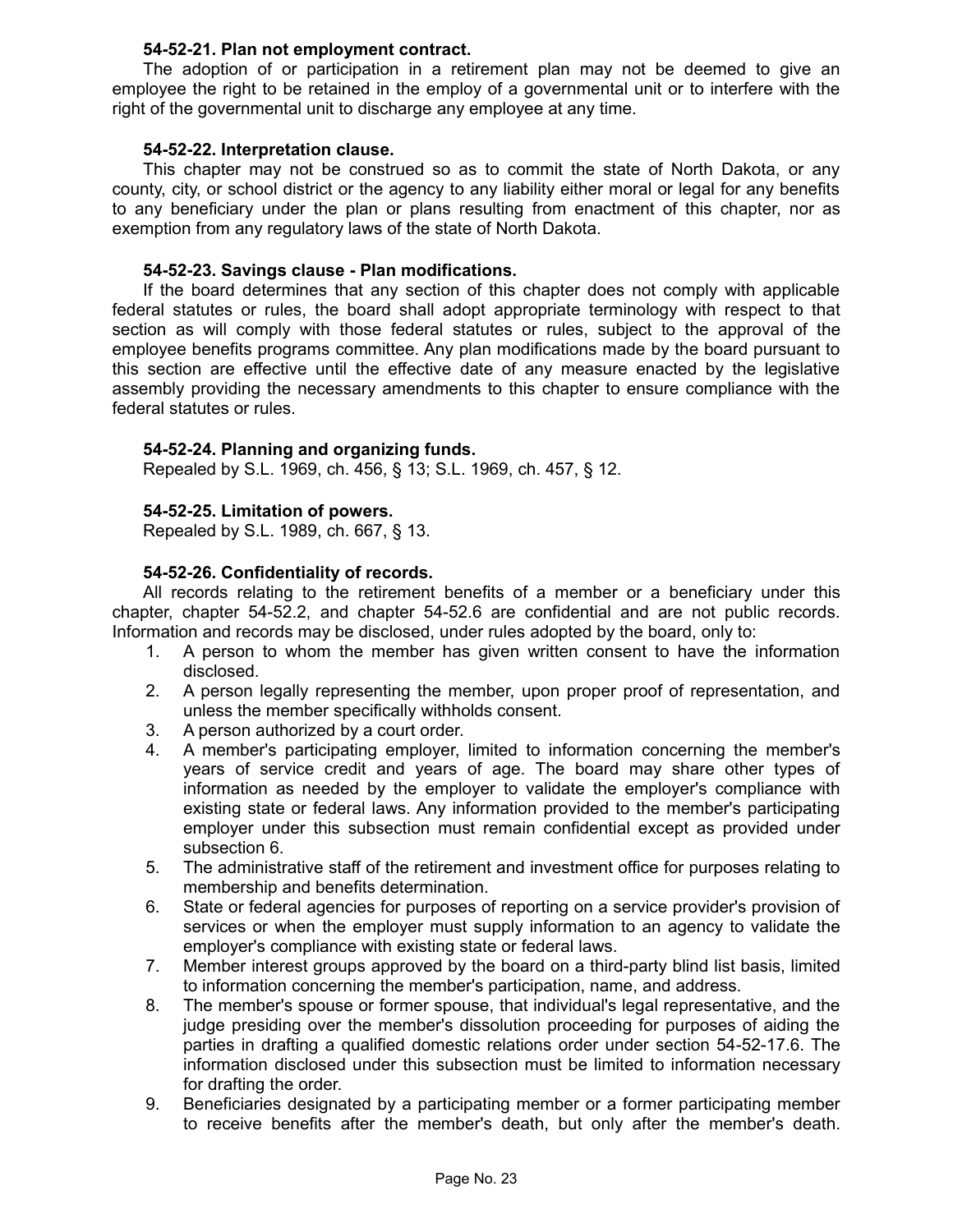Information relating to beneficiaries may be disclosed to other beneficiaries of the same member.

- 10. The general public, but only after the board has been unable to locate the member for a period in excess of one year, and limited to the member's name and the fact the board has been unable to locate the member.
- 11. Any person if the board determines disclosure is necessary for treatment, operational, or payment purposes, including the completion of necessary documents.
- 12. A government child support enforcement agency for purposes of establishing paternity or establishing, modifying, or enforcing a child support obligation of the member.
- 13. A person if the information relates to an employer service purchase, but the information must be limited to the member's name and employer, the retirement program in which the member participates, the amount of service credit purchased by the employer, and the total amount expended by the employer for that service credit purchase, and that information may only be obtained from the member's employer.

## **54-52-27. Purchase of sick leave credit.**

A member is entitled to credit in the retirement system for each month of unused sick leave, as certified by the member's employer, if the member or the member's employer pays an amount equal to the member's final average salary, times the number of months of sick leave converted, times the percent of employer and employee contributions to the retirement program of the member, plus the required contribution for the retiree health benefits program. Hours of sick leave equal to a fraction of a month are deemed to be a full month for purposes of conversion to service credit. A member may convert all of the member's certified sick leave or a part of the member's certified sick leave.

## **54-52-28. Internal Revenue Code compliance.**

The board shall administer the plan in compliance with the following sections of the Internal Revenue Code, as amended, as it applies for governmental plans.

- 1. Section 415, including the defined benefit dollar limitation under section 415(b)(1)(A) of the Internal Revenue Code.
	- a. The defined benefit dollar limitation under section 415(b)(1)(A) of the Internal Revenue Code, as approved by the legislative assembly, must be adjusted under section 415(d) of the Internal Revenue Code, effective January first of each year following a regular legislative session. The adjustment of the defined benefit dollar limitation under section 415(d) applies to participating members who have had a separation from employment, but that member's benefit payments may not reflect the adjusted limit prior to January first of the calendar year in which the adjustment applies.
	- b. If a participating member's benefit is increased by plan amendment after the commencement of benefit payments, the member's annual benefit may not exceed the defined benefit dollar limitation under section 415(b)(1)(A) of the Internal Revenue Code, as adjusted under section 415(d) for the calendar year in which the increased benefit is payable.
	- c. If a participating member is, or ever has been, a participant in another defined benefit plan maintained by the employer, the sum of the participant's annual benefits from all the plans may not exceed the defined benefit dollar limitation under section 415(b)(1)(A) of the Internal Revenue Code. If the participating member's employer-provided benefits under all such defined benefit plans would exceed the defined benefit dollar limitation, the benefit must be reduced to comply with section 415 of the Internal Revenue Code. The reduction must be made pro rata between the plans, in proportion to the participating member's service in each plan.
- 2. The minimum distribution rules under section 401(a)(9) of the Internal Revenue Code, including the incidental death benefit requirements under section 401(a)(9)(G), and the regulations issued under that provision to the extent applicable to governmental plans. Accordingly, benefits must be distributed or begin to be distributed no later than a